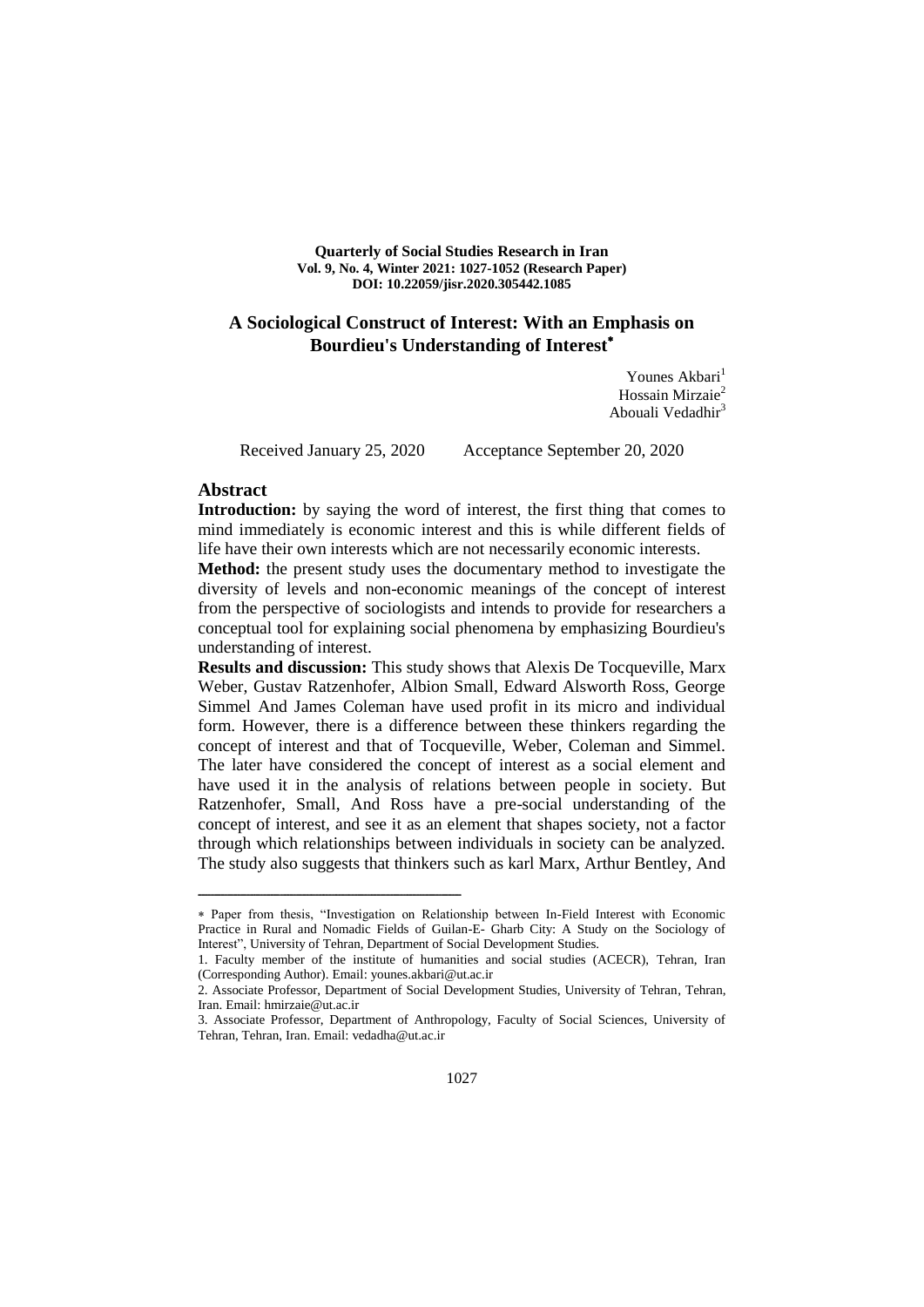Pierre Bourdieu used interest collectively. However, with a deeper look at the empirical application of the theories of the above thinkers in relation to the concept of interest, it may be said that Marx's sociological view of the concept of interest in the form of class interests, although has a sociological burden and does not consider interest specific to the individual. It considers the economic meaning of interest for a group of people of the same class and in a way closes the way for thinking and reflecting on other various and noneconomic forms of interest. Bentley's view leads to the tautology by uniting the interest and the road group and for this reason; the possibility of experimental application and testability is limited.

**Conclusion:** In his analysis, Bourdieu showed that the fields of academia, art, etc., have interests that are not necessarily economic interests and are governed by rules other than those of the world of economics. The process of segregation of social worlds, each of which has its own interests or spheres of power, requires that social researchers be equipped with a conceptual and theoretical tool to discover the interests, the relationships between field actors, and the internal rules of these social fields. This conceptual tool, in addition to being more in line with social reality, unlike the Marxist concept of benefit, is not limited to the economic and possibly political sense, and can also discover non-economic interests that govern human life and measure people's relationships with these types of noneconomic benefits in addition to the above, the advantage of Bourdieu's understanding of interest over Bentley's understanding is that it is free from the flaws of tautology. And he does not equate the benefit with the field and states that the interest belongs to the field and not the field itself. It also has this advantage over micro-level theorists. In addition to the micro level (at the level of family and group friendship, etc.), it also has the ability to be applied at the macro and collective level. With these interpretations, the author believes that Bourdieu's sociological application of the concept of interest can be a practical tool for social science researchers to understand the social world.

**Keywords**: Sociology, Interest, Economy, Field, Bourdieu

### **Bibliography**

 Allen, B. (1998), **Alexis de Tocqueville on Civic Virtue And Self-Interest Rightly Understood in American Democracy**, Prepared for the 1998 Annual Meeting of the American Political Science Association Meetings Boston, September: 2-6.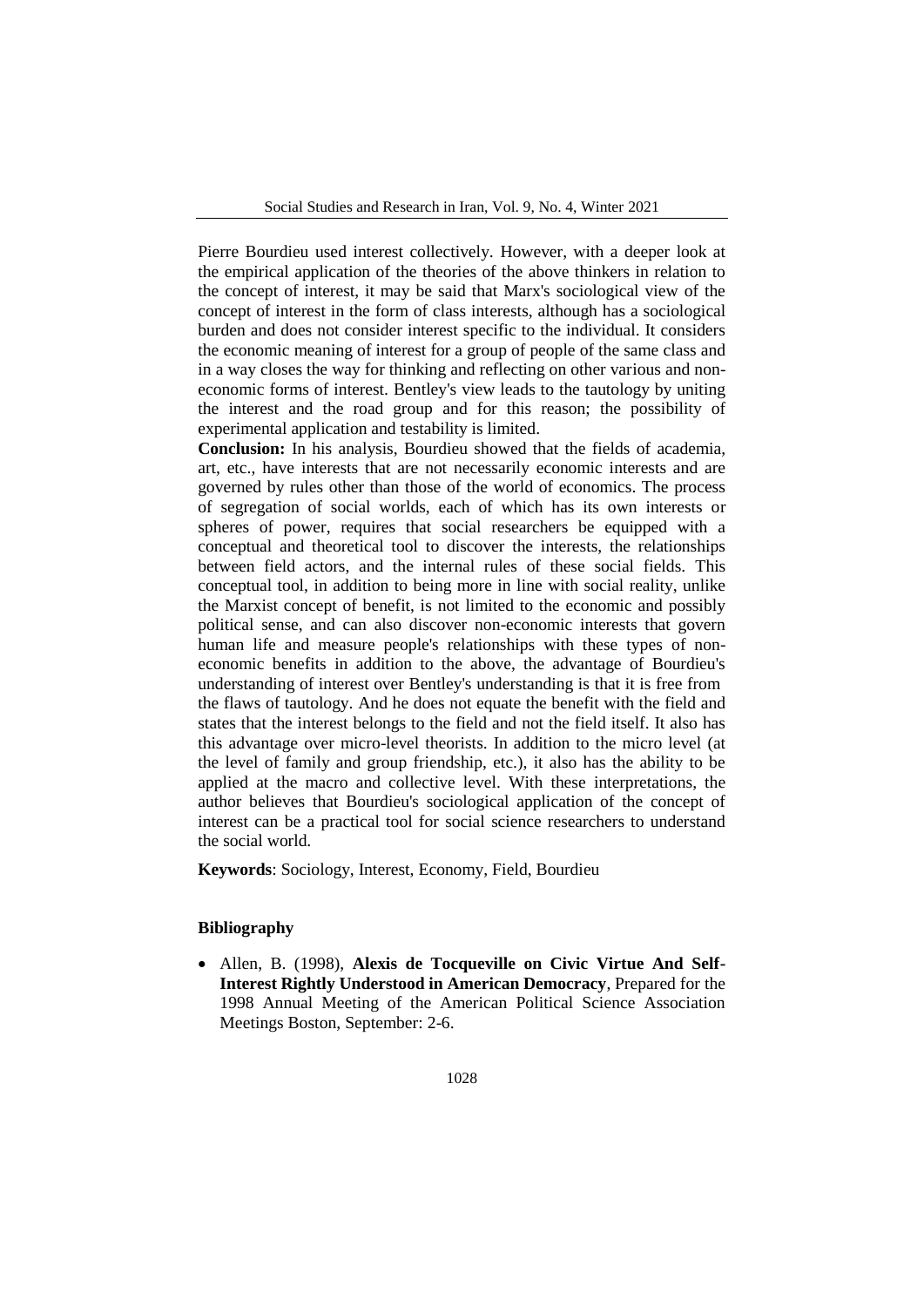- Alsworth Ross, E. (1917), **Foundation of Sociology**, London: The Macmillan Company.
- Bentley, A. F. (1908), **The Process of Government; A Study of Social Pressures**, The University of Chicago press.
- Bourdieu, P. (1998), **Practical Reason**: **On the Theory of Action, Is a Disinterested Act Possible**, Stanford, California: Stanford University Press.
- Burnham, T. (2018), "Gender, Punishment, and Cooperation: Men Hurt Others to Advance Their Interests", **Sociological Research for a Dynamic World**, Volume 4: 1– 8.
- Faught, J. (2007), "Interests, Values and Democracy: Tocqueville and Weber", **Journal of Classical Sociology**, No. 1: 55–81.
- Grenfell, M. (2010), **Pierre Bourdieu Key Concepts**, Acumen Publishing Limited.
- Hanappi, D. (2011), "Economic Action, Fields and Uncertainty", **Journal of Economic Issues**, Volume 45: 785-803.
- Marx, K. (1892), **The Poverty of Philosophy**, Jai Gyan: Digital Library India.
- Nichols, L. (2014), "Social Desire Paths: An Applied Sociology of Interests", **Social Currents**, No. 2: 166–172.
- Simmel, G., and Hughes, E. C. (1949), "The Sociology of Sociability", **American Journal of Sociology**, No. 3: 254-261.
- Simmel, G. (1909), "The Problem of Sociology", **American Journal of Sociology**, No. 3: 289-320.
- Small, A. (1905), **General Sociology**, Chicago: University of Chicago.
- Swedberg, R. (2005), "Can There Be a Sociological Concept of Interest?", **Theory and Society**, No. 34: 359-390.
- Swedberg, R. (2005), **Interest**, Open University Press.
- De Tocqueville, A. (2000), **Democracy in America**, The University of Chicago Press.
- Bourdieu, P. (2005), **Theory of Practical Reasons for Rational Choice**, Translated by Morteza Mardiha, Tehran: Naghsh-o-Negar.
- Bourdieu, P. (2009), **A Lesson about a Lesson**, Translated by Nasser Fakuhi, Tehran: Ney Publication.
- Bourdieu, P. (2015), **Distinction: Social Critique of Taste Judgments**, Translated by Hassan Chavoshian, Tehran: Saless Publication.
- Bourdieu, P. (2015), **Photography; Intermediate Art**, Translated by Kayhan Valinejad, Tehran: Payam-e Emroz Publications.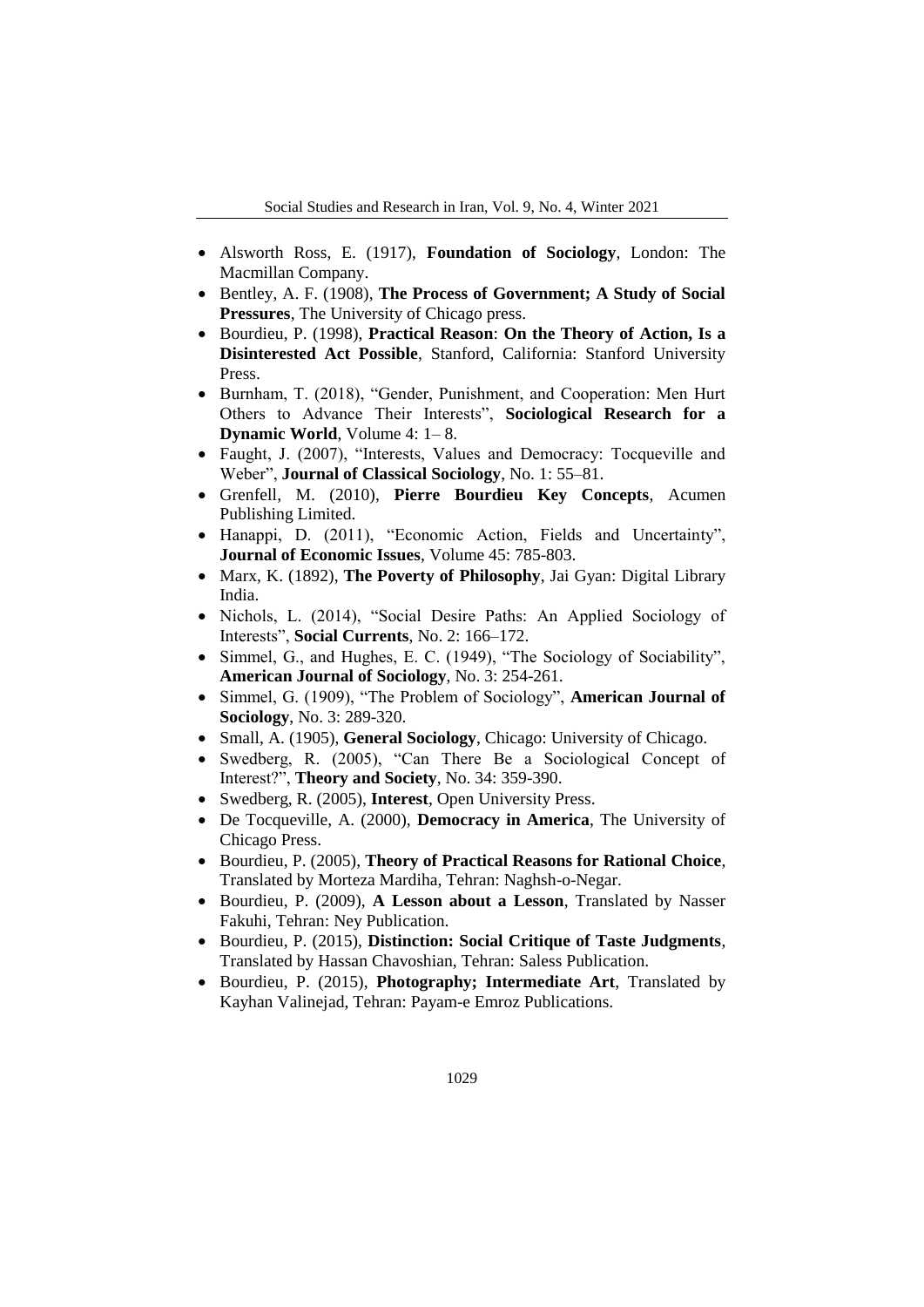- Coleman, J. (1998), **Foundations of Social Theory**, Translated by Manouchehr Sabouri, Tehran: Ney Publications.
- Weber, M. (2005), **Economics and Society**, Translated by Abbas Manouchehri, Mehrdad Torabinejad, and Mostafa Emadzadeh, Tehran: Samat Publications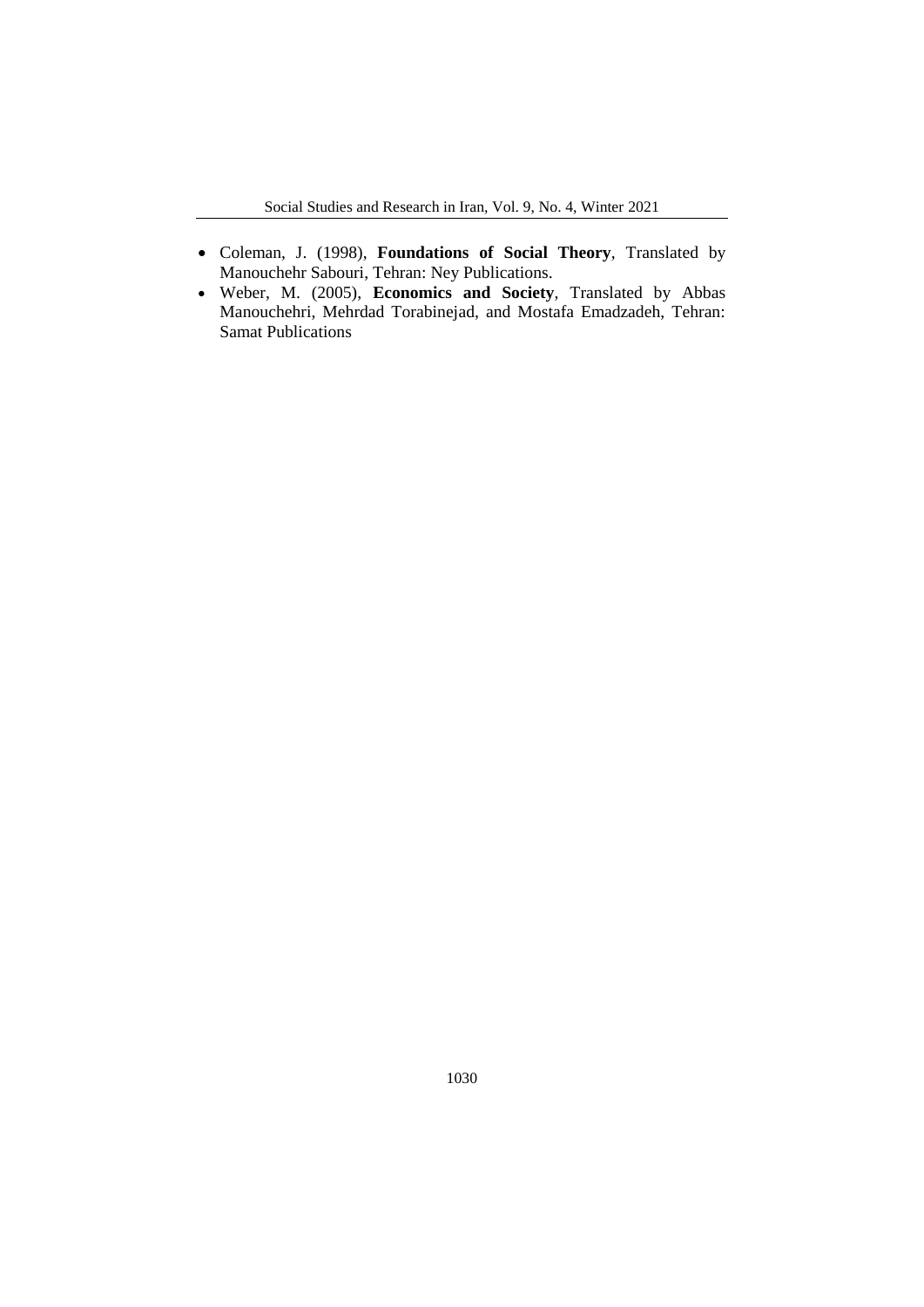مطالعات و تحقیقات اجتماعی در ایران/ دورۀ ۹، شارۀ ۴، زمتان ۱۳۹۹

نماره صفحات: ۱۰۲۷- ۱۰۵۲ (نتاله علمی پژومثی)

**DOI: 10.22059/jisr.2020.305442.1085**

ــــــــــــــــــــــــــــــــــــــــــــــــــــــــــــــــــــــــــــــــــــــــــــــــــــــــــــــــــــــــــــــــــــــــــــــــ

 **برساختی جامعهشناسانه از منفعت: با تأکید بر فهم بوردیویی از منفعت 1 یونس اکبری 2 حسین میرزایی 3 ابوعلی ودادهیر** تاریخ دریافت: 02/11/92 تاریخ پذیرش: 00/90/39

با بیان واژة منفعت، اولین چیزی که بیدرنگ به ذهن متبادر میشود، منفعت اقتصادی است؛ درحالیکه میدانهای مختلف زندگی منافع خاص خود را دارند که لزوماً منفعت اقتصادی نیستند. پژوهش حاضر با استفاده از روش اسنادی به بررسی تنوع سطوح و معانی غیراقتصادی مفهوم منفعت از دیدگاه جامعهشناسان پرداخته است و قصد دارد با تأکید بر فهم بوردیویی از منفعت ابزاری مفهومی برای تبیین پدیدههای اجتماعی در اختیار پژوهشگران قرار دهد. نتایج این پژوهش حاکی از این است که دو توکویل، وبر، راتزنهوفر، اسمال، السورث راس، زیمل و کلمن منفعت را در قالب خرد و فردی آن بهکار گرفتهاند. با این حال وجه تمایزی نیز میان متفکران مذکور دربارة مفهوم منفعت وجود دارد و آن این است که توکویل، وبر، کلمن و زیمل مفهوم منفعت را عنصری اجتماعی درنظر گرفتهاند و در تحلیل روابط میان افراد جامعه از آن استفاده کردهاند، اما راتزنهوفر، اسمال و راس درکی پیشااجتماعی از مفهوم منفعت دارند و آن را عنصری میدانند که سبب تشکیل جامعه میشود، نه عاملی که بتوان روابط میان افراد جامعه را بهوسیلة آن تحلیل کرد. نتایج این تحقیق حاکی از این است که متفکرانی مانند مارکس، بنتلی و بوردیو منفعت را در قالب جمعی و گروهی آن استفاده کردهاند. با وجود این، با نگاهی عمیقتر به آثار و کاربرد تجربی نظریههای متفکران فوق دربارة مفهوم منفعت شاید بتوان بیان کرد که نگاه جامعهشناسانة مارکس به مفهوم منفعت در قالب منافع طبقاتی هرچند دارای بار جامعهشناسانه است و منفعت را مختص به فرد نمیداند، باز معنای اقتصادی از منفعت را برای گروهی از افراد همرده درنظر دارد و بهنوعی راه را برای تفکر و تأمل دربارة سایر اشکال متنوع و غیراقتصادی منفعت میبندد. دیدگاه بنتلی نیز با یکیکردن منفعت و گروه راه به اینهمانی تبیینها میبرد و به همین دلیل امکان کاربست تجربی و آزمونپذیری آن محدود میشود. با وجود این به نظر میرسد رویکرد نظری و روشی بوردیو به مفهوم منفعت دریچة امکانها را بهسوی نگاه غیراقتصادی به مفهوم منفعت در قالب جامعهشناسی و با معنایی غیراقتصادی باز میکند.

**واژههای کلیدی:** اقتصاد، بوردیو، جامعهشناسی، منفعت، میدان.

**چکیده**

 مستخرج از رساله دکتری »مناسبات منفعت درون میدانی با کردار اقتصادی در میدانهای روستایی و عشایری شهرستان گیلانغرب: پژوهشی در جامعه شناسی منفعت»، دانشگاه تهران، دانشکده علوم اجتماعی.

.1 عضو هیئتعلمی پژوهشگاه علوم انسانی و مطالعات اجتماعی جهاد دانشگاهی )نویسندة مسئول(، younes.akbari@ut.ac.ir

.0 دانشیار گروه مطالعات توسعة اجتماعی دانشگاه تهران، ir.ac.ut@hmirzaie

.3 دانشیار گروه انسانشناسی، دانشکدة علوم اجتماعی دانشگاه تهران، ir.ac.ut@vedadha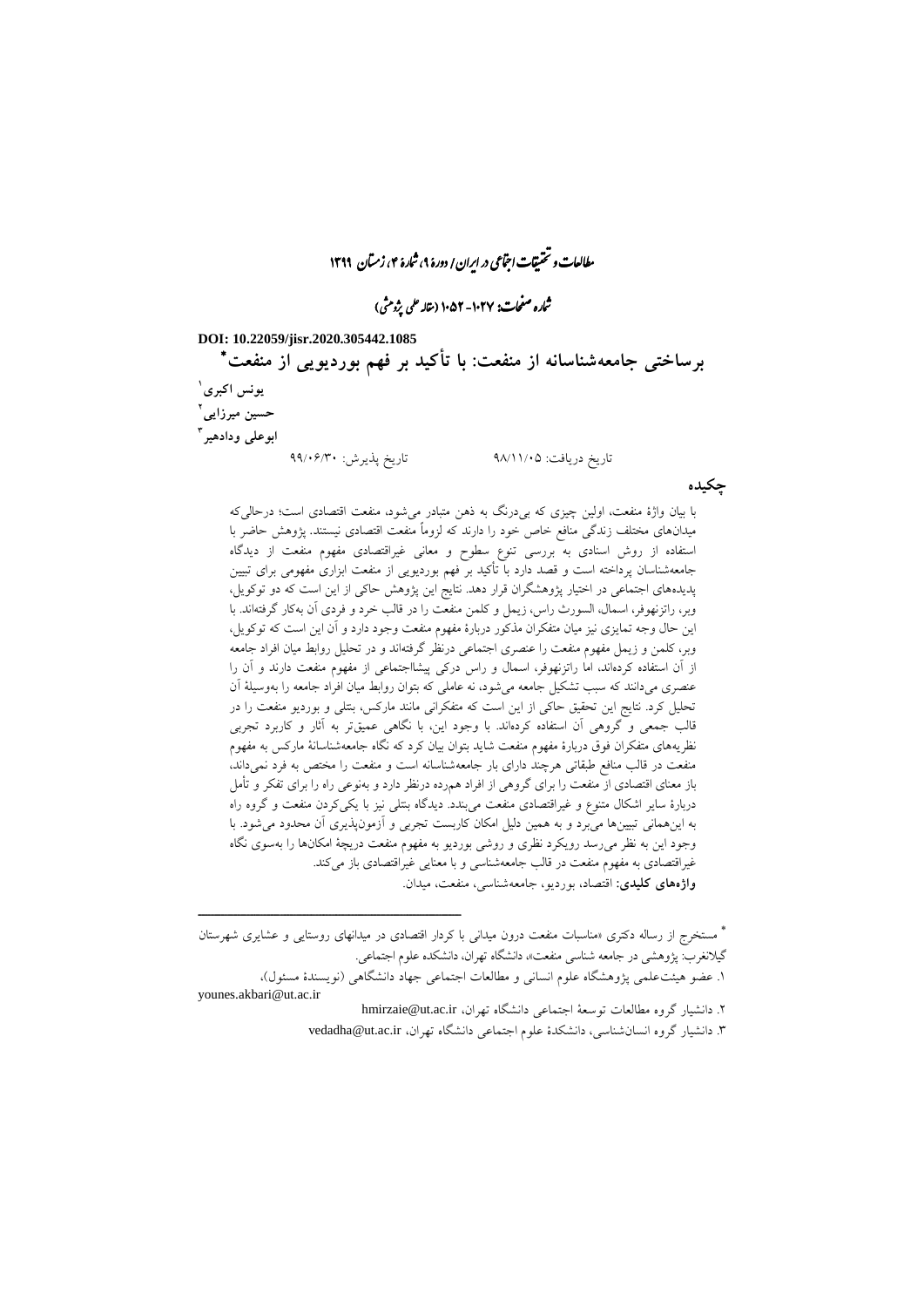### **مقدمه و بیان مسئله**

یک پرسش کالسیک در علوم اجتماعی این است که چه دالیلی وجود دارد که افراد به شیوهای مشخص، عملی را انجام میدهند و یک پاسخ کالسیک به این سؤال این است که منفعتشان ایجاب میکند به این شیوه آن عمل را انجام دهند (سوئدبرگ، ۲۰۰۵: ۱). با توجه به اهمیت مفهوم منفعت ممکن است این فرض وجود داشته باشد که بررسیها و روشنگریهای بسیاری دربارة معنا و کاربرد مفهوم منفعت انجام شده باشد؛ درحالیکه چنین امری صورت نگرفته است. شاید یکی از دالیل این غفلت این باشد که مفهوم منفعت نقشی اساسی در تحلیل رفتار افراد، مدتها قبل از بهوجودآمدن علوم اجتماعی داشته و بر این اساس به چیزی تبدیل شده که بهصورت مفروض در نظر گرفته شده است )همان: 1(. از سوی دیگر، شاید بتوان از مفهوم بوردیویی دوکسا<sup>۱</sup> برای وضعیت مفهوم منفعت در ذهن پژوهشگران استفاده کرد. بوردیو دوکسا را در ارتباط با امری درنظر میگیرد که بدون پرسش واقعشدن و با اجماع بالمنازع در جریان است و چون فراتر از هر نقد و بررسی است، مفروض گرفته میشود )گرنفل، :0919 109(. این امر فرض گرفته شده یا دوکسا دربارة منفعت میتواند این باشد که منفعت در ذهن پژوهشگران و عامة مردم ارتباط تنگاتنگی با معنای اقتصادی آن دارد و با بیان واژة منفعت، اولین چیزی که بیدرنگ به ذهن متبادر میشود، منفعت اقتصادی است؛ به همین دلیل افراد توجهی به این ندارند که ممکن است منفعت غیراقتصادی نیز در جامعه وجود داشته باشد؛ درحالیکه میدانهای مختلف زندگی هریک میتواند منافع خاص خود را داشته باشد که لزوماً منفعت اقتصادی نیستند و همچنین این امکان وجود دارد که این منافع با منفعت اقتصادی همراستا، ناسازگار، یا دارای کیفیات متفاوتی با منفعت اقتصادی باشند.

در داخل کشور در زمینة جامعهشناسی منفعت پژوهشی صورت نگرفته است، ولی در این باره مطالعات انگشتشماری در خارج کشور صورت گرفته است که از جمله میتوان به مطالعهٔ بوردیو (۱۹۹۸)، سوئدبرگ (۲۰۰۵)، سوئدبرگ (۲۰۰۵)، فاکت (۲۰۰۷)، توکویل و وبر، هنپی )0911(، نیکالس )0911( و بارنهام )0912( اشاره کرد که هنوز تعداد تحقیقات انجامشده در زمینة موضوع منفعت به چنان حجمی نرسیده است که بتوان از نظر روششناختی

1. Doxa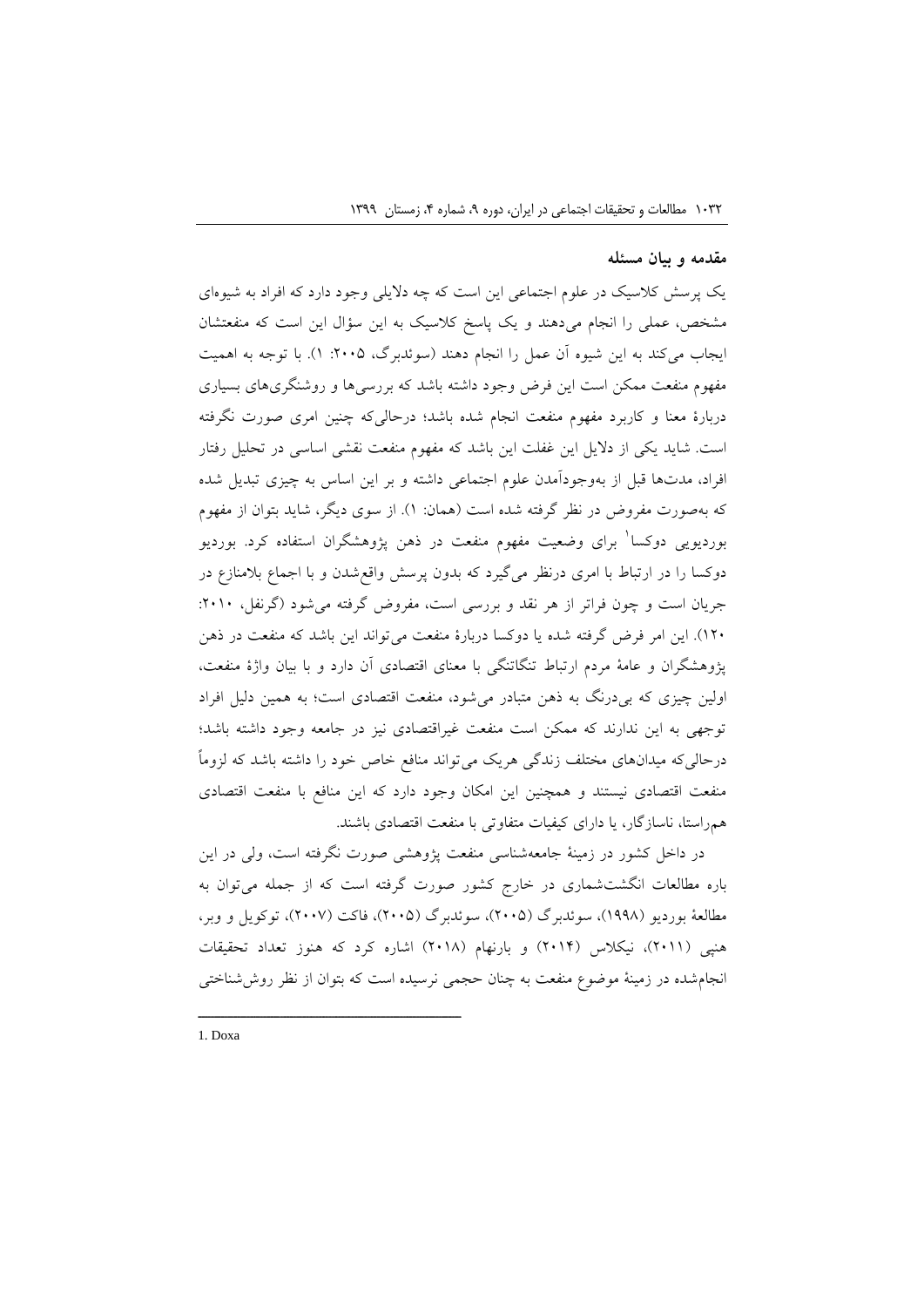یا بنیاد نظری به دستهبندی مشخصی دربارة آنها رسید. کارهای اندک صورتگرفته در این زمینه را شاید بتوان در زمرة اولین گامهای تجربی قلمداد کرد. درواقع بررسی منفعت افراد در میدانهای مختلف میتواند دالیل و علل رفتاری آنها در زندگی واقعی را به نحو بهتری نشان دهد و جهتگیری آنها را به منافع میدانی که در آن حضور دارند، بیان کند و راهنمای عملی درک اعمال آنها در سایر میدانها محسوب شود که با واقعیت زندگی اجتماعی تطابق بیشتری داشته باشد. پژوهش حاضر نخستین گام در زمینة معرفی جامعهشناسی منفعت بهعنوان یک حوزة پژوهشی مستقل در داخل کشور است که به معرفی بنیادهای نظری و ارائة الگوی نظری- مفهومی برای کاربست تجربی این حوزة پژوهشی پرداخته است؛ به همین دلیل پژوهش حاضر سعی دارد به سؤاالت زیر پاسخ دهد.

متفکران اجتماعی در چه سطح و به چه معنایی از مفهوم منفعت استفاده کردهاند؟ آیا میتوان برساختی جامعهشناسانه از منفعت برای تبیین امر اجتماعی ارائه داد؟ کدام الگوی نظری مفهومی قابلیت بیشتری برای کاربست تجربی در جهت تبیین پدیدههای اجتماعی را دارد؟

## **روش پژوهش**

پژوهش حاضر از نوع اسنادی است؛ بدینمعنا که برای انجام پژوهش از منابع مکتوب شامل کتب، مقاالت معتبر و سایر اسناد و مدارک موجود استفاده شده است. در پژوهش حاضر، ابتدا سرفصل و عناوین موضوعی در حدی که جامعیت و اشراف الزم را دربربگیرد، بررسی و سعی شد منابع براساس هدف پژوهش کاوش شود. از یک سو سعی شد تا کل تحقیق مستند باشد و از سوی دیگر تالش شد تا حاصل کار تنها جمعآوری و تنظیم مطالب مستخرج خالصه نشود، بلکه مطالب استخراجشده در راستای ارائة پاسخ صحیح به سؤاالت تحقیق استفاده شود و پژوهش حاوی مطالب جدید و طرح و تحلیل تازهای از موضوع تحقیق باشد. درمجموع سعی بر آن بود که پژوهش ضمن جامعیت، از تفضیل بیشازحد بر کنار باشد و از تکرار مطالبی که در منابع مختلف موجود است، جز در مواقع الزم برای روشنشدن موضوع بحث و اشارات ضروری، خودداری شود. عالوه بر این تالش شد که پس از مشخصکردن معنا و سطوح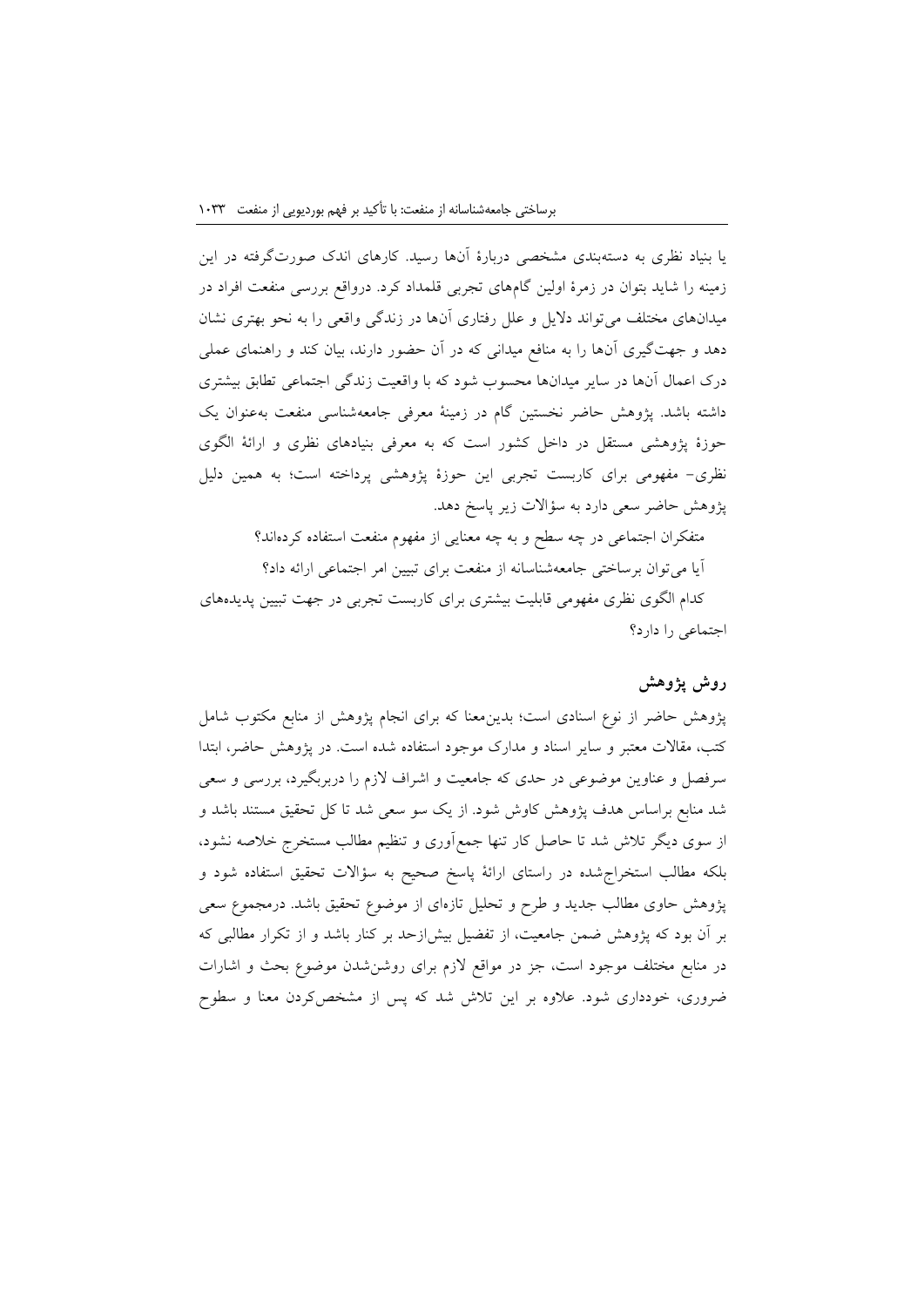منفعت در نظریههای جامعهشناسان و ارائة جمعبندی از این نظریهها، الگویی که کاربست تجربی بیشتری در تحقیقات اجتماعی دارد با جزئیات بیشتری توضیح داده شود تا پژوهشگران بتوانند در مطالعات تجربی خود آن الگو را بهصورت عملی استفاده کنند.

# **مرور مفهومی و نظری**

مفهوم منفعت در میان جامعهشناسان در سطوح و معناهای متفاوتی استفاده شده است. پژوهش حاضر با شرح و نقد نظریههای مرتبط قصد بهرهگیری از پتانسیل تبیینکنندگی این مفهوم را برای تبیین اعمال آدمی در جامعه دارد.

دوتوکویل<sup>'</sup> در کتاب *دموکراسی در آمریکا* ' به مقایسهٔ دو سیستم دموکراسی آمریکایی و اریستوکراسی اروپایی پرداخته است. وی میگوید: »در اریستوکراسی، اجارة زمین نهتنها در پول، بلکه در احترام، محبت و خدمات نیز خود را نشان میدهد. در کشورهای دموکراتیک اجارة زمین تنها با پول پرداخت میشود. وقتی محصوالت تقسیم شدند و روابط جاری میان خانوادهها و زمینها ناپدید شد، این تنها شانس است که مالک اموال و کشاورزان مستأجر را در ارتباط با یکدیگر قرار میدهد. آنها فقط برای لحظهای که دربارة شرایط قرارداد با هم مذاکره میکنند، به هم میپیوندند و پس از آن دیگر ارتباطی با هم ندارند. آنها غریبههایی هستند که منافعشان آنها را به یکدیگر پیوند داده است و کسانی هستند که با دقت دربارة یک موضوع با یکدیگر صحبت میکنند و آن موضوع پول است» (توکویل، ۲۰۰۰: ۵۴۸). او در جای دیگری مینویسد: »منافع یکسان، ترسهای مشابه و امیال یکسان هستند که مردمان دموکراتیک را از انقالب و جنگ دور میکند؛ روح نظامیگری و روح انقالبیگری همزمان و توسط دلایل مشابهی ضعیف شدهاند» (همان: ۶۰۹). توکویل همچنین پس از چند روز از ورودش به آمریکا از منفعت بهعنوان نیروی محرک دنیای جدید یاد کرد. او برای دوستش شبرول نوشت: »تصور کن... جامعهای متشکل از همة ملتهای جهان: انگلیسی، فرانسوی، آلمانی... مردمانی با زبان، عقاید، نظرات مختلف، در یک کلمه جامعهای بدون ریشه، بدون خاطره، بدون تعصب، بدون یک ویژگی ملی، ولی صد برابر شادتر از مردمان ما، بسیار

1. Alexis de Tocqueville

ــــــــــــــــــــــــــــــــــــــــــــــــــــــــــــــــــــــــــــــــــــــــــــــــــــــــــــــــــــــــــــــــــــــــــــــــ

2. Democracy in America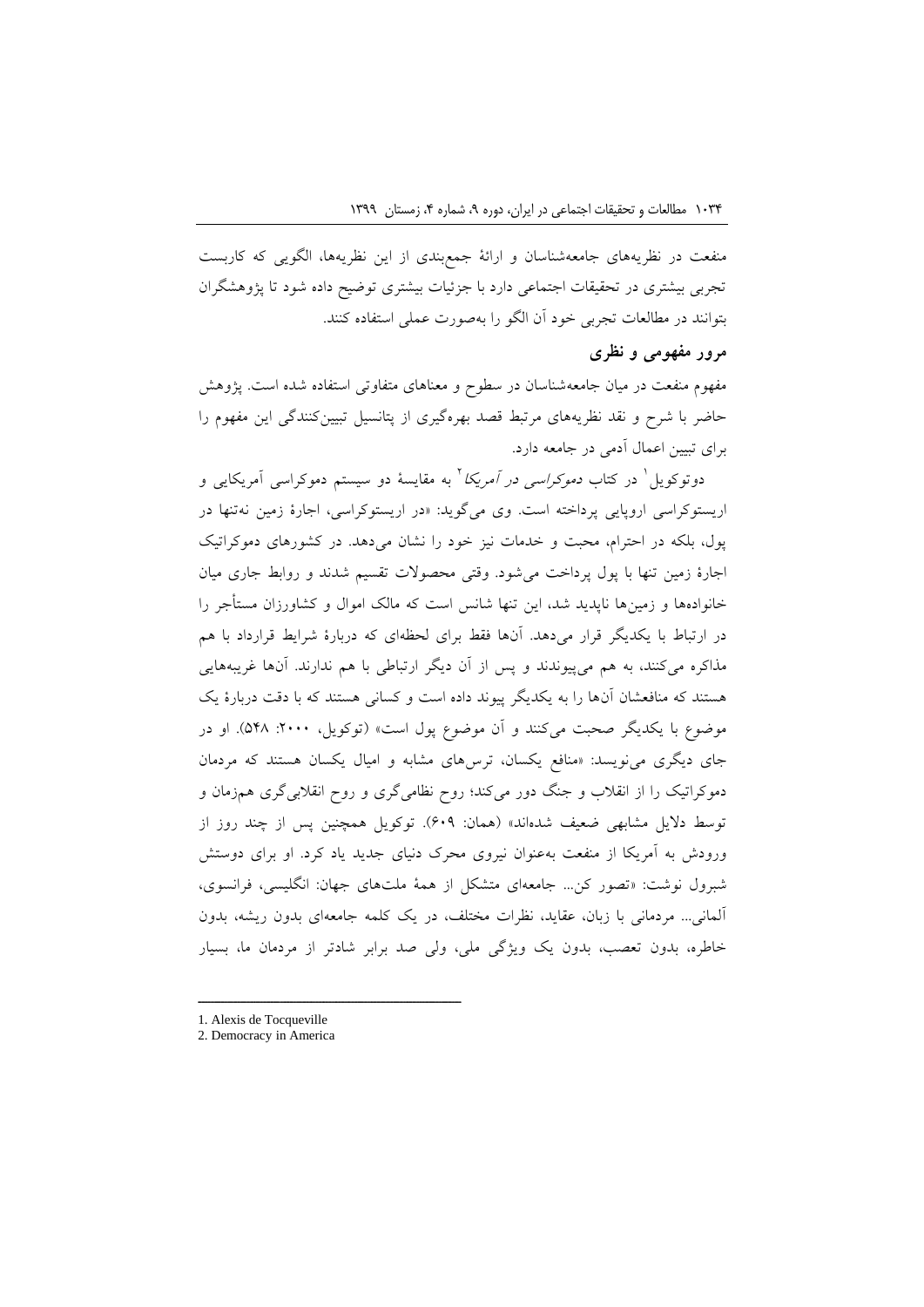بافضیلتتر؟ من به آن شک دارم. این نقطة شروع است. چهچیز این عناصر مختلف را به هم ارتباط میدهد؟ چهچیز همة این مردمان را متحد میکند؟ منفعت. راز ]نهفته[ این است« )آلن، :1002 1(. درواقع چیزی که توکویل بر آن تأکید دارد، این است که در دموکراسی آمریکایی در قیاس با اریستوکراسی اروپایی افراد منافعشان شخصیشان را بهدرستی فهمیدهاند و درک درست این منافع سبب شده که مردم از انقالب، جنگ و خونریزی دوری کنند و به یکدیگر احترام بگذارند. درواقع شیوهای که توکویل از مفهوم منفعت بهره گرفته است، دربارة انگیزههای فردی برای کنش و عمل است که بهسمت دستیابی به هدف سوق دارد؛ هرچند انگیزة کنش در اریستوکراسی اروپا و در نظام دموکراسی آمریکا یعنی دو زمینه و بستر اجتماعی معنا و مفهوم پیدا میکند، ولی درنهایت این افراد هستند که منفعت خود را بهدرستی فهم کردهاند و برای رسیدن به آنکه غالباً هم معنای اقتصادی دارد، گام برمیدارند.

وبر 1 از دیگر متفکرانی است که مفهوم منفعت را مانند توکویل در سطح فردی و خرد به کار گرفته است. وی در کتاب *اقتصاد و جامعه* <sup>۱</sup> سه نوع از قاعدهمندی را با عنوان جهتگیریهای کنش اجتماعی مشخص میکند که عبارتاند از: اَداب <sup>۲</sup>، رسم <sup>۲</sup> و کنشهای اجتماعی که با نفع شخصی تعیین میشوند<sup>0</sup> (وبر، ۱۳۸۴: ۵۸). برای درک بهتر موضوع نیاز است ابتدا سنخشناسی وبر از کنش اجتماعی بیان شود و سپس مشخص شود که کدامیک از انواع کنش اجتماعی با مفهوم منفعت قرابت دارد. وبر چهار کنش اجتماعی را ذکر میکند که عبارت است از: کنش عقالیی هدفمند، کنش عقالیی ارزشی، کنش عاطفی و کنش سنتی. وبر کنش عقالیی هدفمند را کنشی تعریف میکند که شامل مجموعهای از اهداف مشخص فردی است. در این گرایش رفتاری، عوامل بیرونی و افراد دیگر پیشبینی میشود که این پیشبینیها بهمثابة شرایط و وسایل کسب توفیقآمیز اهداف عقالیی شخص هستند. کنش عقالیی ارزشی، کنش اجتماعی دیگری است که شامل گرایش آگاهانه به ارزش یک رفتار اخالقی، زیباشناختی، مذهبی و غیره است که فارغ از هرگونه چشماندازی برای توفیق بیرونی است و فقط بهخاطر خودش وجود دارد. کنش

- 1. Weber
- 2. Economy and Society
- 3. Usage 4. Custom
- 5. Determined by Self-Interest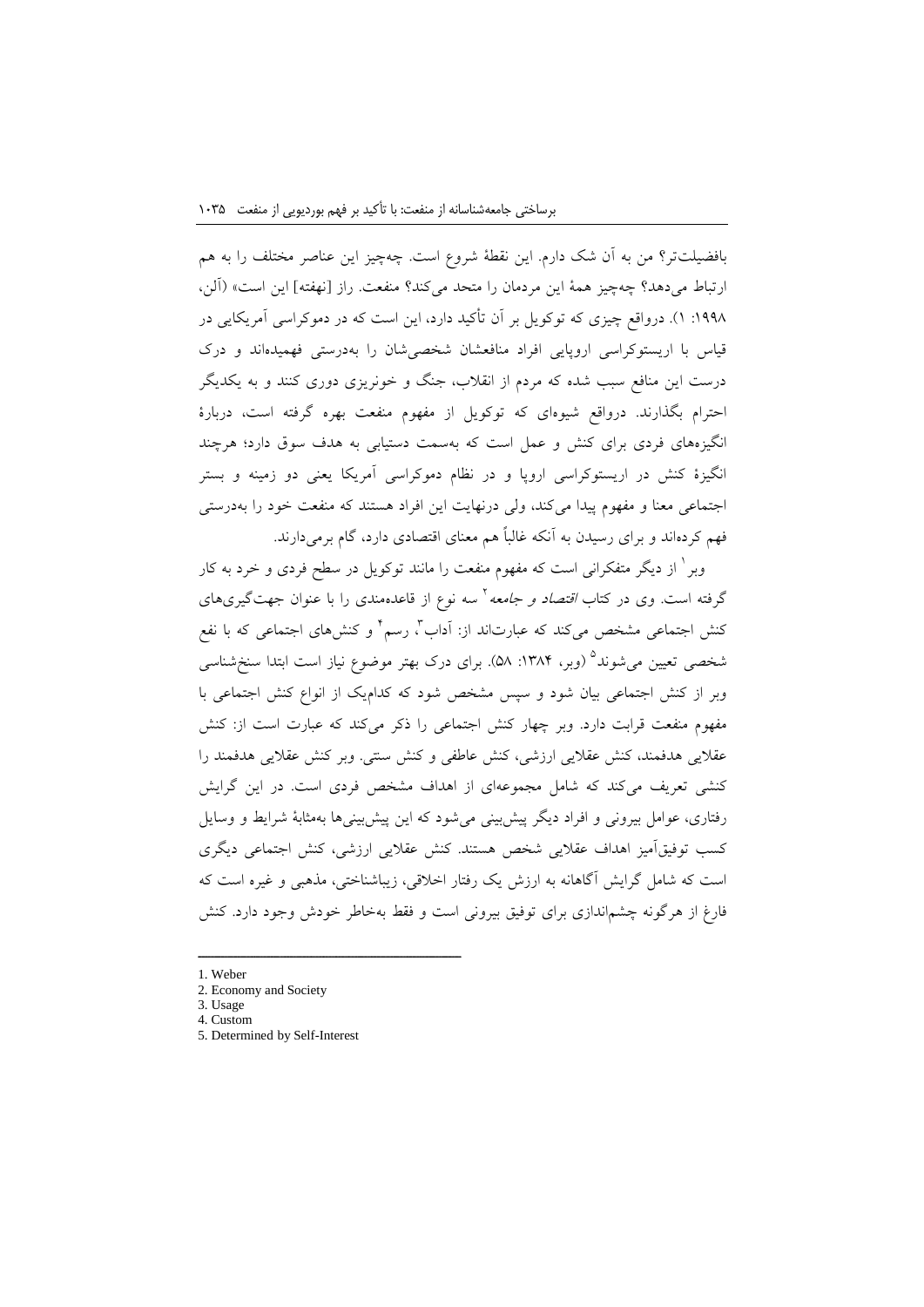عاطفی نوع دیگر کنش اجتماعی است که ناشی از تمایالت خاص و وضعیت احساسی شخص است و درنهایت کنش سنتی که حاصل گرایش به سنت است که بهکمک عادات طوالنیمدت ایجاد میشود (همان: ۵۱–۵۲). با درنظرگرفتن سنخشناسی وبر از کنش اجتماعی و تعریف ویژگیهای هریک از آنها میتوان اینگونه استنباط کرد که مفهوم منفعت در قرابت با نوع کنش عقالیی هدفمند است که در شخص با توجه به شرایط و وسایل بهمنظور کسب توفیقآمیز اهداف عقلایی خود گام برمیدارد. به نظر وبر بسیاری از قانون مندیهای قابل توجه در روند کنش اجتماعی، ناشی از گرایش به هنجاری معتبر و مبتنی بر رسوم نیستند، بلکه کامالً مبتنی بر کنش اجتماعی منطبق با منفعت شخصی هستند؛ آنگونه که خود از آن آگاهی دارند، که این نوع از کنش بیش از هر نوع دیگری در کنش اقتصادی صادق است (وبر، ۱۳۸۴: ۵۹).

وبر همچنین پس از مطرحکردن انواع جهتگیریهای کنش، به معرفی انواع روابط اشتراکی و انجمنی میپردازد. وبر در این باره از دو نوع رابطة اشتراکی و انجمنی یاد میکند: روابط تأنیسی ٰ و روابط تأسیسی ٗ وی آن نوع رابطهٔ اجتماعی را که حاصل کنش اجتماعی متکی بر احساس درونی افرادی باشد که احساس تعلق به یکدیگر دارند، روابط تأنیسی میخواند که بهترین مصداق آن را خانواده عنوان میکند. نوع دیگر رابطه، رابطه تأسیسی است که در آن جهتگیری یک کنش اجتماعی متکی بر تجانس منافع یا وفاق انگیخته از تعقل باشد. مبنای تعقل میتواند یا ارزشهای مطلق باشد یا دالیل مصلحتی. رابطة تأسیسی ممکن است بهکمک رضایت، مبتنی بر توافق عقالیی باشد؛ اگرچه این تنها راه ایجاد این رابطه نیست. وبر تأکید میکند که بازار و اقتصاد رقابتی مبتنی بر آن مهمترین نوع تعیین متقابل کنش طبق نفع شخصی صرف هستند و این همان نوعی مشخصة زندگی اقتصادی مدرن است )همان: 90(. درواقع وبر نیز مانند توکویل در راستای استفادة خرد و فردی از مفهوم منفعت گام برداشته است. چنین استنباطی با تطبیق نوع کنش عقالیی هدفمند وبری با مفهوم منفعت قابلتوجیه است؛ چراکه شخص در این نوع کنش با بهکارگیری وسایل و شرایط برای بهدستآوردن اهداف شخصی بیرونی خود گام برمیدارد.

<sup>1.</sup> Vergemeinschaftung

<sup>2.</sup> Vergesellschaftung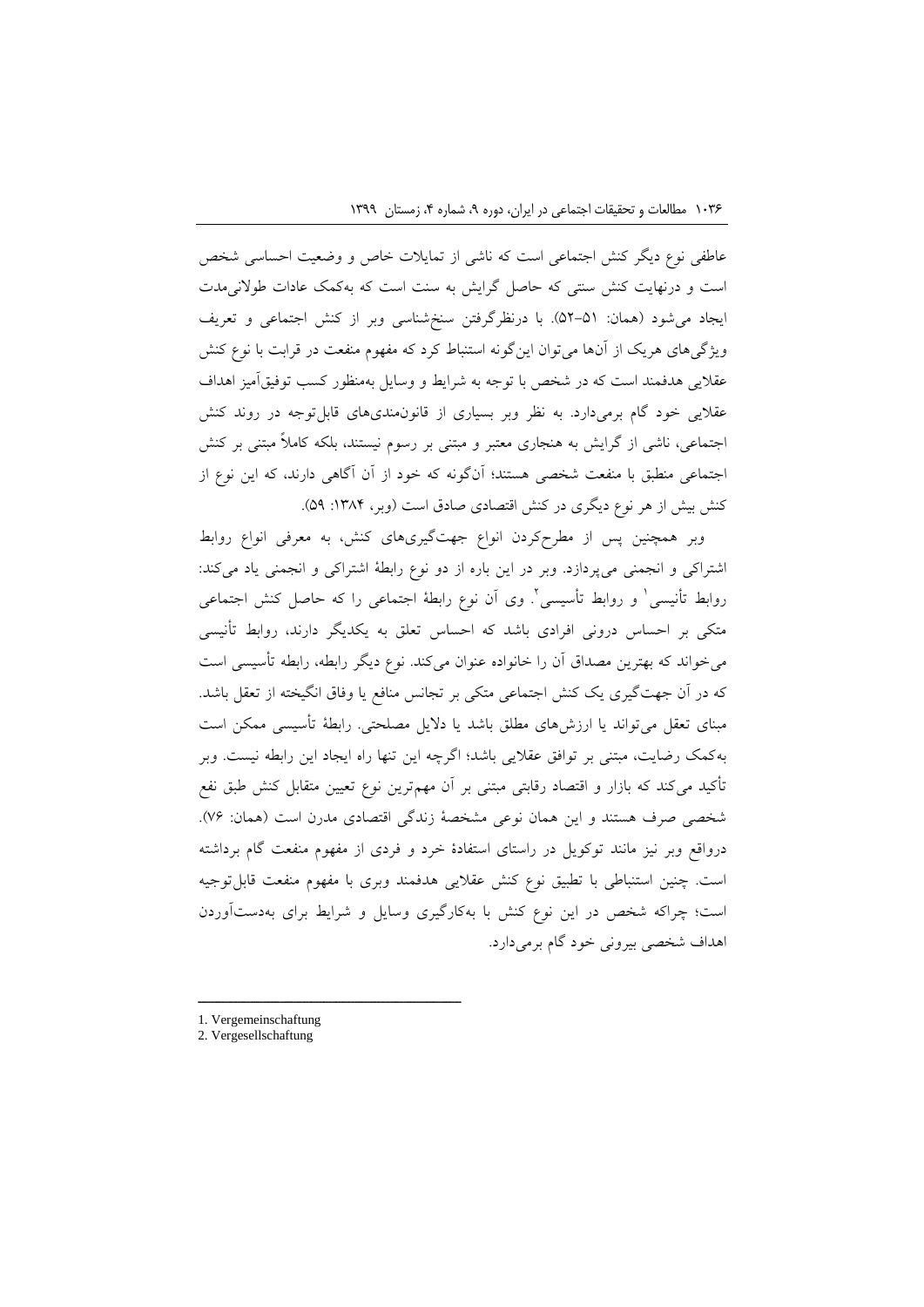راتزنهوفر<sup>ا</sup> از دیگر متفکرانی است که به بحث دربارهٔ مفهوم منفعت پرداخته است. براساس نظر وی نیرویی بنیادین در کیهان وجود دارد که دلیلی برای زندگی است و همچنین میتوان این نیرو را در میان انسانها در قالب «منفعت ذاتی» ٔ یافت. راتزنهوفر منفعت را محرک رفتار انسان میداند و یک نوعشناسی از انواع منفعت را در کار خویش ارائه میدهد. براساس ین نوعشناسی پنج نوع منفعت وجود دارد: منفعت أفرینشگری<sup>م</sup>، منفعت فیزیولوژیکی<sup>م</sup>، منفعت فردی°، منفعت اجتماعی<sup>√</sup> و منفعت متعال<sub>ی</sub>° (سوئدبرگ، ۲۰۰۵: ۳۶۳). منافع اجتماعی از نظر راتزنهوفر منافعی هستند که در ارتباط با رفاه گروهی و قوم و خویشی در نظر گرفته میشوند. هریک از این پنج نوع منفعت محرکهایی را برای کنش موجودات انسانی تولید میکنند. باید دانست زندگی اجتماعی چیزی نیست جز نتیجة اعمال و کنش انسانی براساس عمل بر مبنای این محرکها؛ بنابراین زندگی اجتماعی زمانی درک خواهد شد که منافع درنظر گرفته شوند. درواقع زندگی اجتماعی دینامیکی مستقل و ذاتی ندارد و تنها نتیجة پاسخگویی افراد به این محرکها براساس منافعشان است که شکل میگیرد؛ برای مثال افکار و ایدهها تنها زمانی در زندگی اجتماعی اهمیت دارند که به نیازها و منافع افراد پاسخ دهند. راتزنهوفر عقیده دارد که «کلید منافع است که در هر گنجینه از دانش جامعهشناختی را باز می کند» (همان: ۵۲). همانگونه که از گزارههای فوق مشخص است، راتزنهوفر مفهوم منفعت را نوعی بنیان زندگی اجتماعی درنظر میگیرد و حتی شکلگیری اجتماع را امری پسینی و در پاسخ فرد به منافع و نیازهای شخصی خود قلمداد میکند. به عبارت دیگر در نظر راتزنهوفر، امر ذاتی و ماقبل اجتماعی و خردمنفعت و نیاز شخصی، علت اصلی زندگی اجتماعی است؛ بر همین اساس میتوان عنوان کرد که مفهوم منفعت در نزد وی امری خرد و ذاتی است که از انسان و تمایالت و نیازهای ماقبل زندگی اجتماعی انسان نشئت میگیرد که زمینهساز تشکیل جامعه است.

- 1. Ratzenhofer
- 2. Inborn Interest
- 3. Procreative Interest

- 4. Physiological Interest
- 5. Individual Interest 6. Social Interest
- 7. Transcendental Interest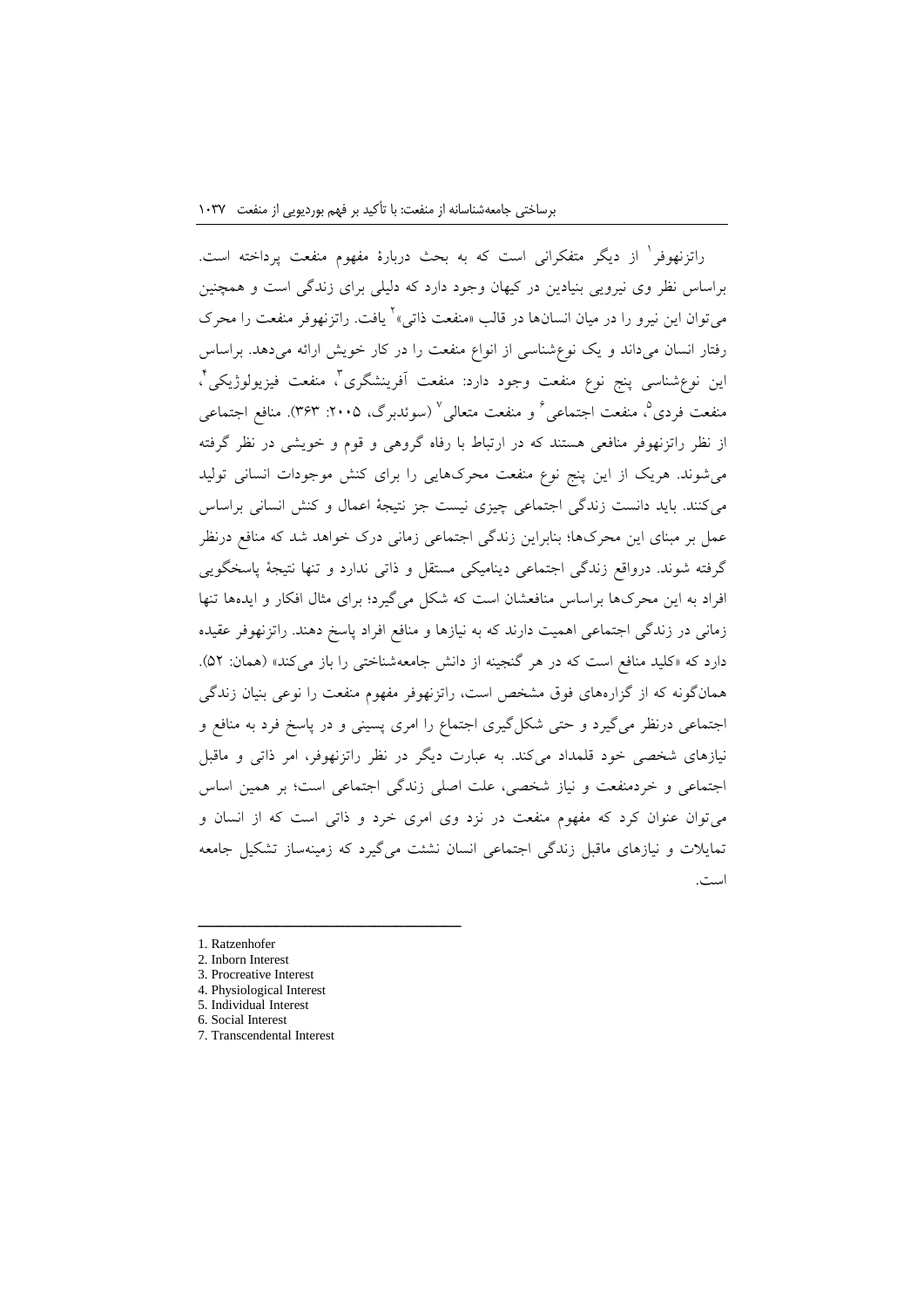اسمال، یکی از پیروان آمریکایی راتزنهوفر معتقد است همانگونه علوم فیزیکی اتم را، بدون آنکه آن را ببینند، بهعنوان نقطة شروع تحقیقات علمی خود مفروض گرفتهاند و با وجود تغییرات سریع ایدة اتم در طول زمان، مانند یک قطبنما مسیر حرکت محققان این حوزه را مشخص میکنند. ایدة منفعت نیز همان کارکرد را برای جامعهشناسی دارد که ایدة اتم برای علوم فیزیکی دارد. اسمال بیان میکند که »به بیان دقیق، آخرین عناصری که ما میتوانیم کنشهای انسانی را به آنها تقلیل دهیم، واحدهایی هستند که ما احتماالً بهصورت قراردادی منافع بنامیم». به بیان دیگر «منافع سادهترین شیوههای حرکتی هستند که میتوانیم در رفتار انسانی ردیابی کنیم« )اسمال، :1092 100-102(. به نظر اسمال موجودات انسانی دارای گروهی از منافع هستند که بهطورکلی با عوامل تشکیلدهندة گیاهان و حیوانات یکسان هستند )همان: 100(. در ذهن اسمال منافع اهمیت بنیادینی را به خود اختصاص دادهاند. این اهمیت بهاندازهای است که او بیان میکند، از ابتدا تا انتها، زندگی ما یک شبکة درهمتنیده بهوسیلة منافعمان است و در تعریف علم جامعهشناسی نیز بیان میکند که جامعهشناسی را شاید بتوان علم منافع انسانی و عملکردهای این منافع در همه شرایط تعریف کرد؛ همانگونه که علم شیمی را اتمها و رفتار آنها در همة شرایط تعریف میکنند )اسمال، :1092 110(. درک اسمال از منفعت منافع مانند سلف فکری خود راتزنهوفر است و ذات خرد و در عین حال ماقبل اجتماعی برای آن قائل است که زمینهساز ایجاد کل اجتماعی شده است.

راس همزمان با اسمال به نقش منافع و تمایالت در زندگی اجتماعی میپردازد. راس ابتدا سرچشمههای کنش انسانی را در دو مقوله مطرح میکند و برای این کار تمایلات<sup>۱</sup> را از منافع تمایز میبخشد که تمایالت در ذهن آگاه وجود دارند و منافع مجموعههای بزرگ و رشتههای درهمتنیدة هزارچهره از میل هستند که به جامعه شکل میدهند و تاریخ را میسازند )راس، :1019 102(. راس امیال را به دو بخش طبقهبندی میکند که شامل امیال طبیعی و امیال فرهنگی میشوند که اولی در همة افراد بشر حاضر است و دومی بهصورت شفاف و تنها بعد از اینکه بشر برخی از دستاوردهای فرهنگی را بهدست آورد، ظاهر میشود )همان: 100(. وی همچنین بیان میکند که مجموعة بزرگ ویژهای از کاالها وجود دارد که ابزارهایی را برای

1. Desires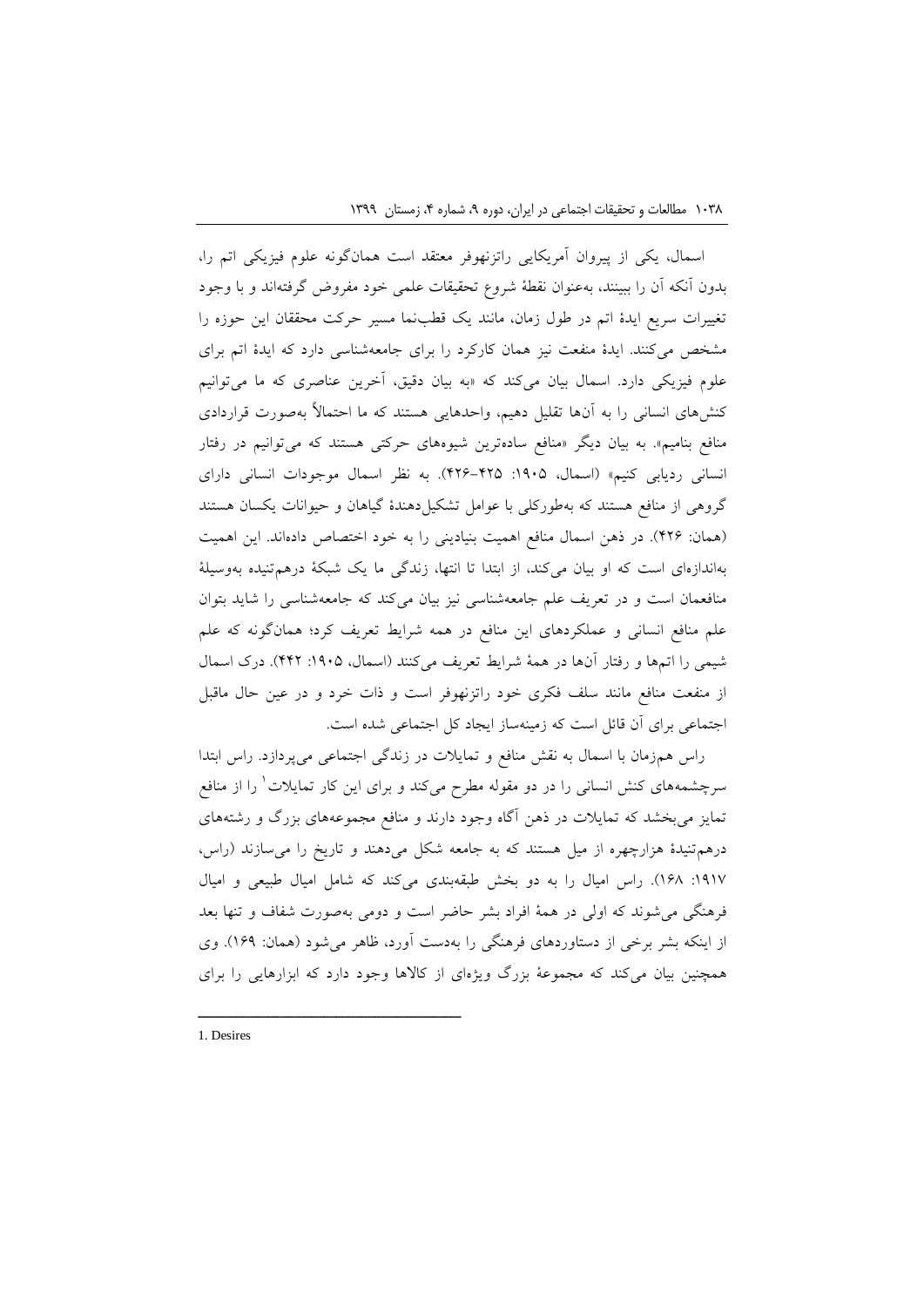برآوردهکردن تنوعی از امیال و خواسته ارائه میدهند. این کالاها عبارتاند از ثروت'، حکومت ٔ، دین ٔ و دانش ٔ. در نسبت به اینها، نیروهای اجتماعی متنوع اولیه محرکهایی را بیرون میدهند که با همدیگر عمل میکنند و منافع اقتصادی، سیاسی، دینی و روشنفکری را ایجاد میکنند که درنتیجه نیروهای ایجادکنندهٔ اصلی تاریخ را تشکیل میدهند (همان: ١٧٠). درواقع نقشی را که راتزنهوفر و اسمال برای منافع قائل هستند، راس برای امیال پیشااجتماعی انسان قائل است و نقش منافع را بهعنوان مداخلهگر در فرایند تاریخسازی درنظر گرفته است. به عبارت دیگر در نظر راس منافع نقش کاتالیزور تمایالت را برای وقوع کنش اجتماعی انسانی دارند. این منافع مجموعههای بزرگ و رشتههای درهمتنیدة هزارچهره از میل هستند که در ذات فردی انسانی قرار دارند و محصولی پیشااجتماعی هستند که سبب ایجاد اجتماع میشوند. بنا به همین استدالل میتوان گفت فهم راس از منفعت نیز مانند راتزنهوفر و همچنین سمال فهمی خرد، فردی و پیشااجتماعی است. جایگاه مفهوم منفعت در ذهن کلمن<sup>۵</sup> مانند دیدگاه فیلسوف فرانسوی هلوتیوس<sup>7</sup> است. هلوتیوس بیان میکند، همانگونه که قوانین حرکت بر جهان طبیعی حاکم است بر عالم اخالقی نیز قوانین منفعت حاکم است )کلمن، :1399 20(. درواقع کلمن منفعت را علت زیربنایی کنشهای انسانی درنظر میگیرد.

کلمن در یک سیستم حداقلی دو نوع عنصر و دو شیوة ارتباط میان عناصر این سیستم حداقلی را برمیشمارد. به نظر او این دو عنصر شامل کنشگران و چیزهایی هستند که کنشگران بر آنها کنترل دارند و تا اندازهای در آنها ذینفع هستند که البته او این چیزها را با توجه به ماهیتشان منابع یا رویدادها مینامد. دو شیوة ارتباط در این سیستم حداقلی نیز به نظر کلمن بر پایة کنترل و منفعت شکل میگیرند. به نظر کلمن، اگر کنشگران همة منابعی را که مورد عالقة آنهاست کنترل کنند، کنشهایشان بیپرده و مستقیم است. کنشگران در این وضعیت بهگونهای کنترل خود را اعمال میکنند که منافعشان تأمین شود. برخالف مجموعهای از افراد که مستقالً

- 1. Wealth
- 2. Government
- 3. Religion
- 4. Knowledge 5. James Coleman

ــــــــــــــــــــــــــــــــــــــــــــــــــــــــــــــــــــــــــــــــــــــــــــــــــــــــــــــــــــــــــــــــــــــــــــــــ

6. He´lvetius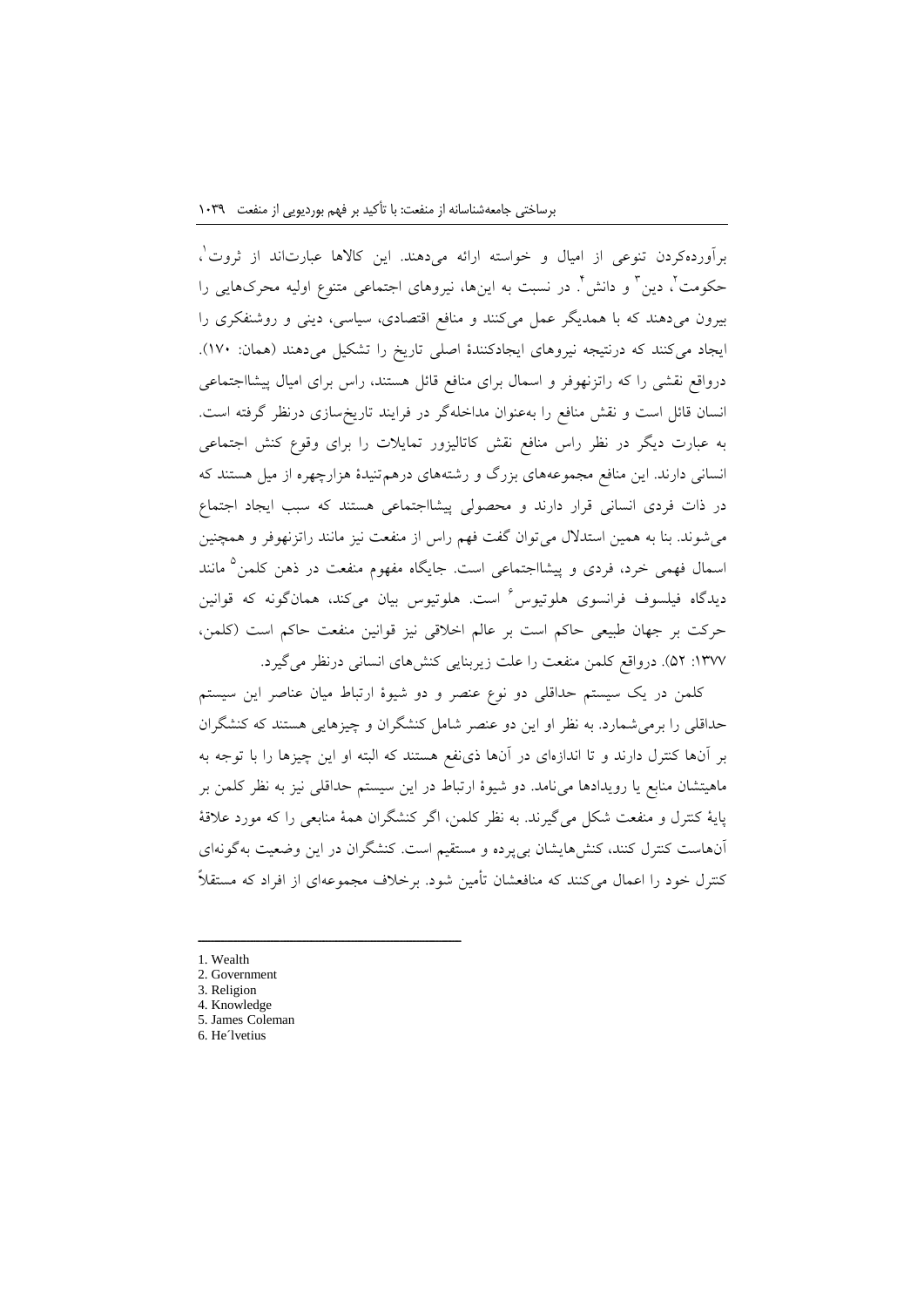کنترل خود را بر فعالیتها بهمنظور تأمین منافع خود اعمال میکنند. آنچه نظام اجتماعی را بهوجود میآورد، واقعیت ساختاری ساده است. کنشگران بر فعالیتهایی که منافعشان را تأمین کند، کنترل تام و تمام ندارند، بلکه برخی از آنها فعالیتها را بهصورت جزئی یا کلی تحت کنترل کنشگران دیگر مییابند؛ از اینرو چنین ساختاری ایجاب میکند فرد بهنوعی به مبادله با کنشگران دیگر بپردازد. این نوع از مبادالت نهتنها آنچه را که بهصورت متعارف مبادله تلقی میشود، بلکه کنشهای گوناگون دیگری را نیز شامل میشود که تحت مفهوم وسیعتری از مبادله قرار میگیرند. این نوع از کنشها شامل رشوه، تهدید، وعده و سرمایهگذاری منابع میشوند. بهکمک این مبادالت یا کنشهای متقابل اجتماعی، افراد میتوانند از منابع تحت کنترل خود که منفعت چندانی برای آنها ندارد، بهمنظور تحقق منافعشان که در منابع تحت کنترل دیگر کنشگران است، استفاده کنند )همان: 23-21(.

کلمن سه دسته از کنشها را که هدف آنها افزایش تحقق منافع کنشگر است، دستهبندی می کند:

.1 کنش اعمال کنترل بر منابعی که شخص به آنها عالقهمند است و برای تأمین منافع خود بر آنها کنترل اعمال میکند. این نوع از کنش از نظر اجتماعی کماهمیت است و میتواند نادیده گرفته شود؛ زیرا شامل کنشگر دیگری نمیشود.

.0 کنشگر با استفاده از منابعی که در کنترل خود دارد، از طریق معاوضة کنترل بر منابعی که کمتر مورد عالقة اوست، با منابعی که بیشتر مورد عالقة اوست، انجام میشود.

.3 این نوع از کنش بر انتقال یکجانبة کنترل بر منابع مورد عالقة شخص استوار است. این انتقالی زمانی صورت میگیرد که فرضی که دومین نوع کنش براساس آن استوار شده )شخص میتواند با بهدستآوردن کنترل بر منابعی که مورد عالقة اوست، منافع خود را بهتر تأمین کند( دیگر صادق نباشد. به عبارت دیگر کنشگر کنترل بر منابع را هنگامی که معتقد باشد اعمال کنترل دیگری بر آن منابع، منافع او را بهتر تأمین خواهد کرد تا اعمال کنترل خود او یکجانبه انتقال می دهد (همان: ۵۷-۵۸).

کلمن نیز مانند متفکران ذکرشده منفعت را در معنای فردی و خرد آن بهکار میگیرد؛ با این تفاوت که او برعکس متفکران دیگر وجود منفعت را برای انسان امری مفروض میگیرد، ولی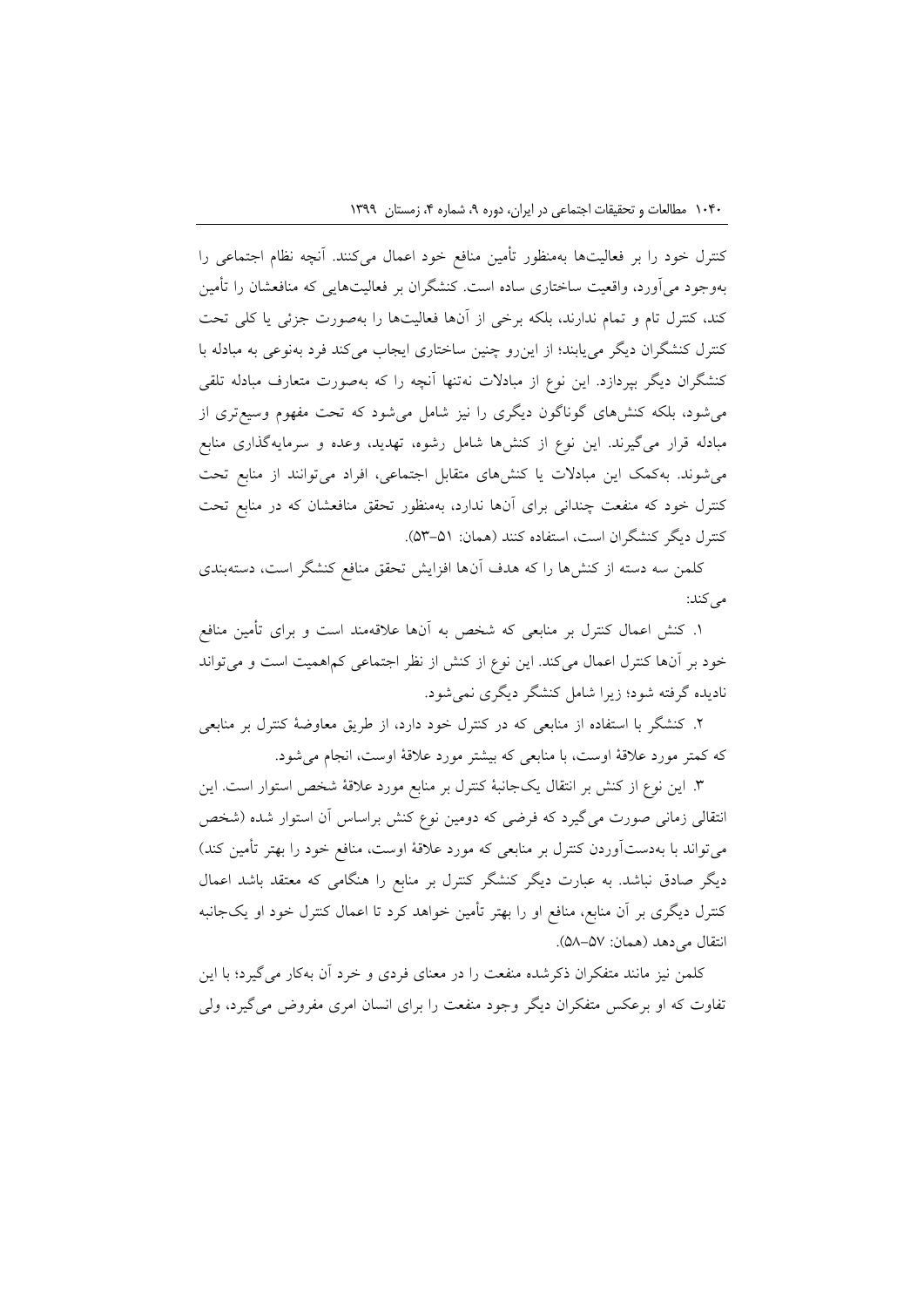این فرض یک فرض ذاتی و فلسفی نیست، بلکه انسان مدنظر او انسانی اجتماعی است که منفعت خاص خود را دارد و با دیگر افراد اجتماع در تعامل است و سعی میکند توازنی میان منافع و منابع تحت کنترلش را بهوجود آورد.

زیمل از دیگر متفکرانی است که مفهوم منفعت را در قالب فردی و خرد آن بیان کرده است. او مفهوم منفعت را دربارة فرمهای اجتماعی و جامعهپذیری بهکار میگیرد و به این مطلب میپردازد که چگونه افراد در روابط و تأثیرات متقابل یک کل واحد را تشکیل میدهند. به نظر او این یگانگی یا جامعهپذیری برحسب میزان ارتباط و تأثیرات متقابل درجات متفاوتی دارد که از یک جمعشدن موقتی برای پیادهروی خانوادگی و ارتباطات موقتی گرفته تا عضویت در دولت در نوسان است (زیمل، ۱۹۰۹: ۲۹۶). زیمل این تأثیر و تأثر را جامعهپذیری میخواند و به نظر او این جامعهپذیری یک فرم است که خودش را در بیشمار گونة مختلف محقق میکند. در این گونههای مختلف، افراد براساس منافع احساسی یا آرمانی، مقطعی یا ماندگار، آگاهانه یا ناآگاهانه، یا منافع تصادفی یا هدفمند، در یک واحد گرد هم میآیند و درون اینها، این منافع تحقق مییابند )همان: 009(. درواقع زیمل منفعت را یکی از نیروهای شکلدهنده به فرم و محتوا یا ساختار اجتماعی درنظر میگیرد. در این باره، زیمل مینویسد: »فقط از طریق محرکها و منافع که انسانها در خود تجربه میکنند و آنها را بهسوی دیگر مردمان هدایت میکنند، تمامی دیگر اشکال ارتباطی به وجود میآید و تجمع صرف افراد مجزا از هم به جامعه تبدیل میشود«. زیمل در جای دیگر اینگونه بیان میکند که »مطمئناً بهخاطر نیازها و منافع خاص است که انسانها در مؤسسات اقتصادی یا برادریهای خونی، در فرقههای دینی یا باندهای دزدی متحد میشوند» (زیمل و هاگز، ۱۹۴۹: ۲۵۴). درواقع استفادهای که زیمل از مفهوم منفعت کرده است، بسیار شبیه به استفادة کلمن است. به عبارت دیگر هر دوی این متفکران منفعت را زمینهساز تشکل کنش اجتماعی (کلمن) و جامعهپذیری )زیمل( افراد میدانند و بر این باورند که افراد بهواسطة نیازها، منابع و منافع خود و در روابط و تأثیر متقابل یک کل واحد یعنی کنش اجتماعی و اجتماع را تشکیل میدهند.

مارکس در آثار خود به اشکال مختلف از جمله معنای اقتصادی (در معنای فردی) و جامعهشناختی آن (در قالب جمعی و گروهی) از مفهوم منفعت بهره گرفته است. او در آثار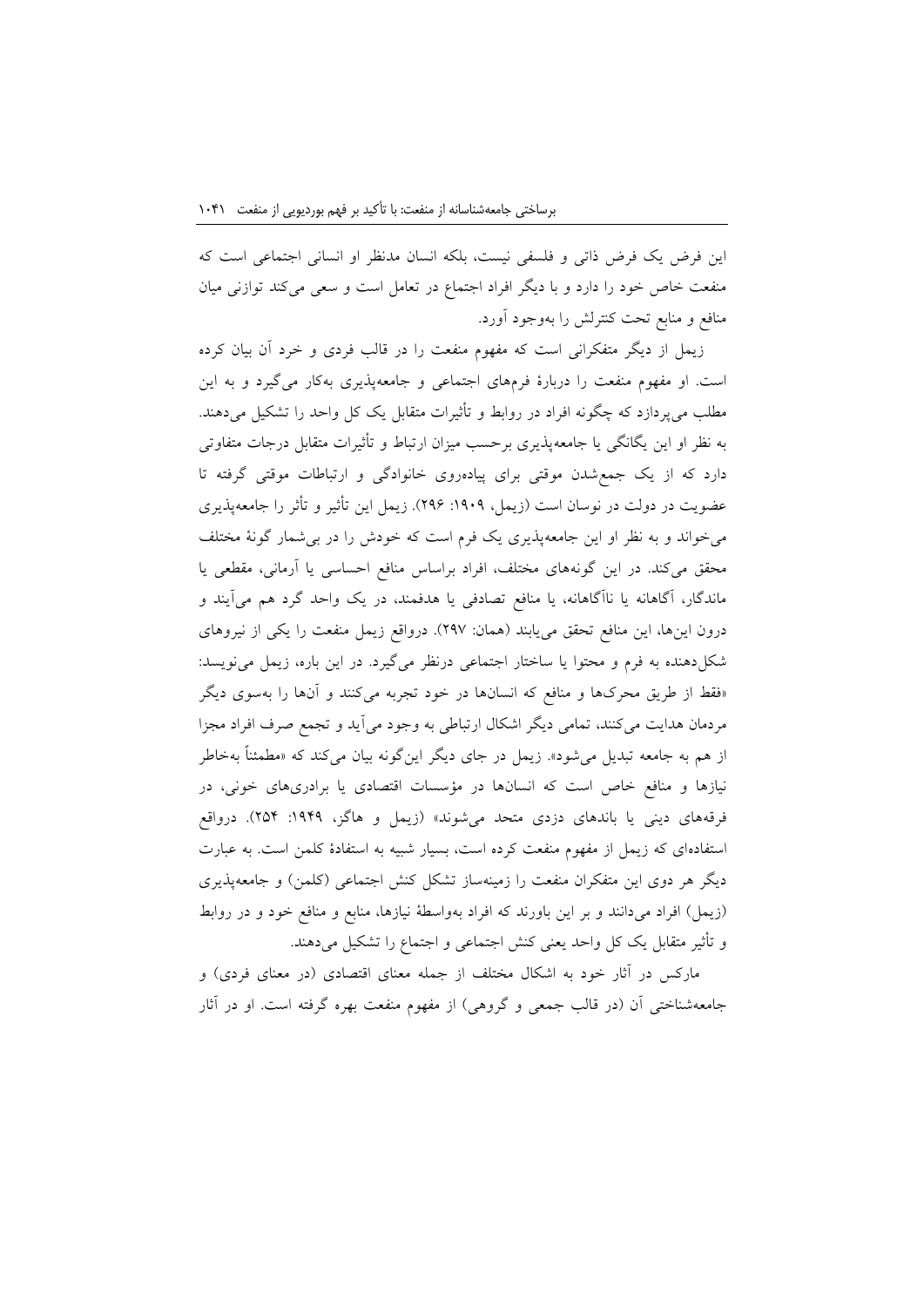خود مدام در حال رفت و برگشت از معنای اقتصادی مفهوم منفعت )که بیشتر با معنای سود مطرحشده) به معنای جامعهشناختی آن (که به معنای منفعت طبقاتی مطرحشده) است. مارکس در کتاب *فقر فلسفه* عنوان میکند که بورژوازی با یک پرولتاریا آغاز میشود که خودش یادگار پرولتاریای دوران فئودال است. در طول دروان تکامل تاریخیاش، بورژوازی، نتیجة ویژگی خصمانه خود را که در ابتدا موجود بود، ولی به شکل کموبیش پنهان، توسعه میبخشد. به موازاتی که بورژوازی توسعه مییابد، در بطن خود پرولتاریای جدیدی را ایجاد میکند که یک پرولتاریای مدرن است. در اینجا بین طبقة پرولتاریا و طبقة بورژوازی یک مبارزه بهوجود میآید که قبل از اینکه احساس و مالحظه شود، پذیرفته و تقدیر شود و با صدای بلند در دو طرف جبهه اعالن شود، خودش را ابتدا تنها بهصورت تعارضات جزئی و گذرا و در قالب اقدامات خرابکارانه نشان میدهد. از سوی دیگر اگر تمامی اعضای بورژوازی مدرن منافع یکسانی داشته باشند تا آنجا که آنها یک طبقه در مقابل طبقة دیگر را تشکیل میدهند، آنها منافع متضاد و خصمانهای با طرف مقابلی که روبهروی آنها ایستاده دارند. این تضاد منافع از شرایط اقتصادی زندگی آنها نشئت میگیرد (مارکس، ۱۸۹۲: ۱۳۷–۱۳۸).

همچنین مارکس باور دارد که اگر اعضای یک طبقه تشخیص دهند که آنها افراد منزوی (طبقه در خود) نیستند، بلکه اعضای یک طبقهٔ مشخص با همه الزامات آن هستند (طبقهای برای خود(، طبقة آنها در موقعیت عمل با نیروی واقعی خود قرار میگیرد و بهدنبال دستیابی به منافع طبقة خود برمیآیند. درواقع میتوان ایدة اصلی را که مفهوم منافع طبقاتی از آن نشئت میگیرد، در کتاب فقر فلسفه و در عبارت پیشرو جستوجو کرد که مارکس بیان میکند، شرایط اقتصادی ابتدا تودة مردم را به کارگران تبدیل کرد. ترکیب سرمایه برای این تودهها یک شرایط و یک منفعت مشترک ایجاد کرد؛ درنتیجه این تودهها که از قبل یک طبقه در برابر سرمایه بودهاند، اما نه هنوز یک طبقه برای خود، در زمان نبرد، متحد میشوند و یک طبقه برای خود تشکیل میدهند. منافعی که از آن دفاع میکنند، به منافع طبقاتی بدل میشوند، اما نبرد طبقه علیه طبقه یک نبرد سیاسی است (مارکس، ۱۸۹۲: ۱۹۵). درواقع شاید بتوان جایگاهی متفاوت برای مارکس بهمنظور استفاده از مفهوم منفعت قائل شد؛ چراکه وی هم در قالب فردی و خرد (اقتصادی) از مفهوم منفعت بهره گرفته و هم با ابداع مفهوم منافع طبقاتی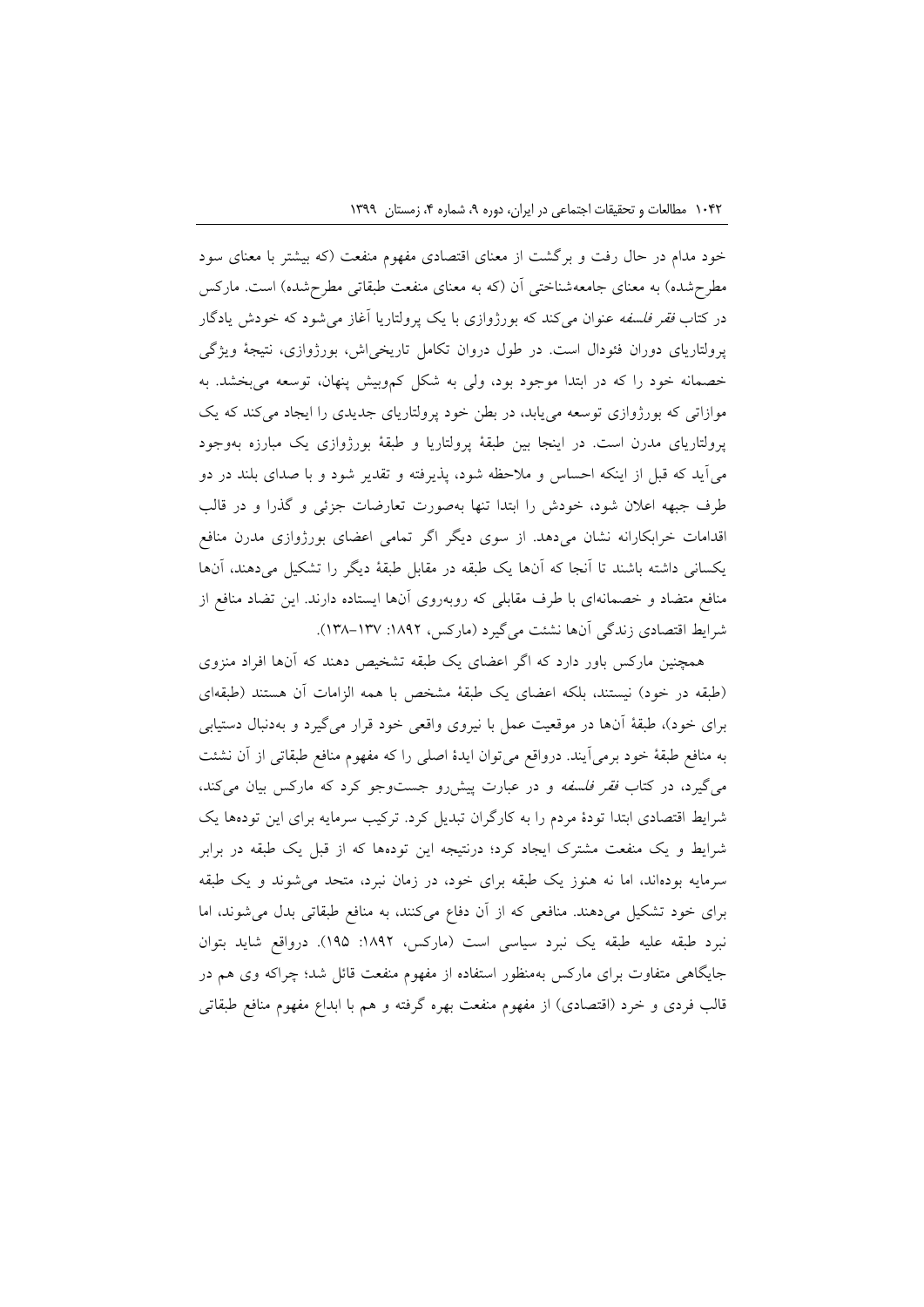منفعت را در قالب گروهی و جمعی آن به کار برده است؛ با این حال وجه قالب جامعهشناختیای که مارکس از مفهوم منفعت به کار گرفته است، در قالب منفعت گروه و جمع است و ابداع خالقانة منفعت طبقاتی، بهنوعی راه را برای استفادة جامعهشناختیتر از مفهوم منفعت باز کرده است. با این حال فهم مارکس از مفهوم منفعت در قالب منفعت طبقه هرچند بار جامعهشناسانه دارد، معنای اقتصادی آن کاربست تجربیاش را در معنای غیراقتصادی محدود کرده است.

بنتلی از دیگران پیروان آمریکایی راتزنهوفر است که برخالف سلف خود مفهوم منفعت را در قالب جمعی و گروهی آن بهکار برده است. وی دیدگاههای خود دربارة مفهوم منفعت را ابتدا با انتقاد از مفهومسازی اسمال و دیگران از مفهوم منفعت در قالب سائقه یا تکانه شروع کرد و سپس در کار خود منفعت را معادل گروه بهکار گرفت و در سراسر کارش از آن به شیوهای تکنیکی بهره برد. وی بیان میکند که گروه به معنای نسبت مشخصی از افراد یک جامعه است که بهعنوان یک جمع فیزیکی منفصل از دیگر جمعهای انسانی درنظر گرفته نشدهاند، بلکه فعالیتی جمعی هستند که از فعالیت و مشارکت افراد در دیگر فعالیتهای گروهی ممانعت نمیکنند. گروه همیشه دارای تعدادی از افراد با همة ویژگیهای انسانی است که یا در حال فعالیتکردن هستند یا قصد انجام کنش را دارند و به عبارت دیگر این افراد در مراحل متفاوت کنش هستند (بنتلی، ۱۹۰۸: ۲۰۱۱). بنتلی ادامه میدهد که هیچ گروهی بدون منفعت نیست. منفعت آنگونه که او در اثرش از آن استفاده میکند، معادل یک گروه است. به نظر بنتلی گروه و منفعت از یکدیگر مجزا نیستند. بنتلی پس از معادلگرفتن گروه و منفعت با یکدیگر اضافه میکند که در علوم اجتماعی واژة منفعت اغلب به منفعت اقتصادی تقلیل یافته است و به نظر او این تقلیل قابلتوجیه نیست؛ از اینرو سعی دارد این واژه را همگام و همسطح گروههایی قرار دهد که در فرایند اجتماعی شرکت دارند )همان: 010-011(.

#### **یافتهها**

براساس آنچه تاکنون مطرح شد، میتوان بیان کرد که متفکرانی مانند دوتوکویل، وبر، راتزنهوفر، اسمال، رس، زیمل و کلمن مفهوم منفعت را در قالب خرد و فردی درک و استفاده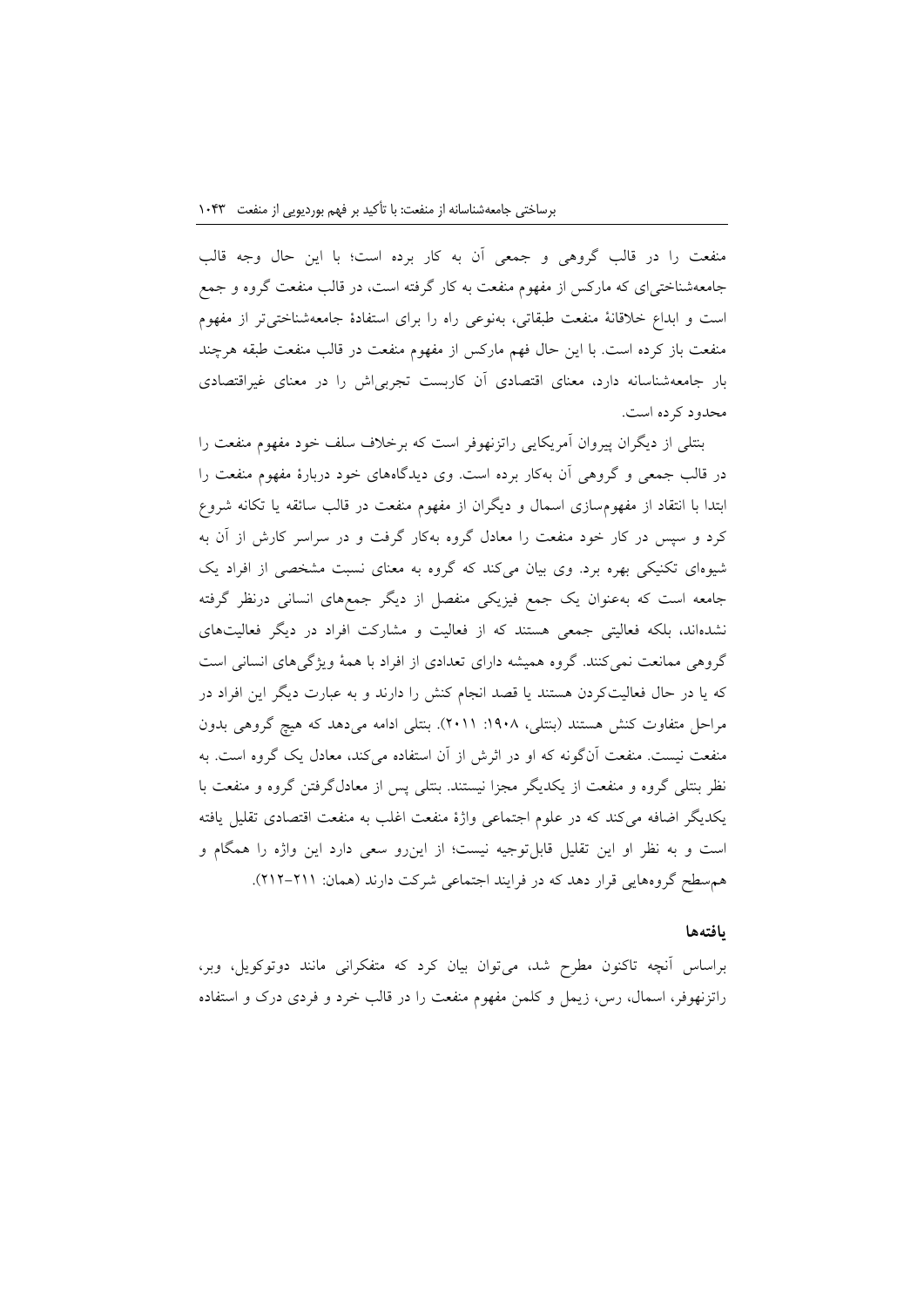کردند. با این حال وجه تمایزی میان متفکران مذکور دربارة مفهوم منفعت وجود دارد و آن این است که توکویل، وبر، کلمن و زیمل مفهوم منفعت را عنصری اجتماعی درنظر گرفته و در تحلیل روابط میان افراد جامعه به کار گرفتهاند، ولی راتزنهوفر، اسمال و راس درکی پیشااجتماعی از مفهوم منفعت دارند و آن را عنصری میدانند که سبب ایجاد جامعه میشود، نه عاملی که بتوان روابط افراد در جامعه را بهکمک آن تحلیل کرد. نکتة دیگر دربارة درک و فهم مارکس و بنتلی از مفهوم منفعت است. استفادة مارکس از مفهوم منفعت را میتوان هم استفادهای خرد و فردی درنظر گرفت که وجه اقتصادی دارد و هم استفادة جمعی و کالن که دارای بار جامعهشناختی، اقتصادی و سیاسی است؛ البته داشتن بار جامعهشناختی در مفهوم منفعت طبقه در دیدگاه مارکس به این معناست که منفعت متعلق به جمع است و نه فرد و این به معنای آن نیست که این منفعت در دید مارکس معنایی غیراقتصادی دارد. درواقع جمعی و جامعهشناختی بودن فهم مارکس از مفهوم منفعت نباید به معنای غیر اقتصادی بودن آن درنظر گرفته شود؛ البته باید توجه داشت که غیر از معنای اقتصادی، معنای سیاسی )بهدستگرفتن قدرت سیاسی و جایگاه در توزیع ثروت) نیز میتواند از مفهوم مارکس از منافع طبقاتی استنباط کند که دستآخر آن نیز در توزیع برابر منفعت اقتصادی بهکار گرفته میشود. از سوی دیگر، درک بنتلی از مفهوم منفعت را میتوان درکی اجتماعی و در سطح جمعی و کالن درنظر 1 گرفت، ولی رابطهای که بنتلی از منفعت و گروه در نظر دارد، راه را برای برداشت اینهمانی از این دو مفهوم باز میکند که امکان کاربست تجربی مفهوم را محدود میکند. میتوان از دیدگاههای توکویل، وبر، کلمن و زیمل دربارة مفهوم منفعت در معنای غیراقتصادی آن و در سطح فردی و خرد برای تحلیل اجتماعی بهره گرفت، ولی امکان کاربست تجربی از درک مارکس و بنتلی از مفهوم منفعت در قالب جامعهشناختی و در معنای غیراقتصادی و سیاسی آن بسیار محدود است. در ادامه، برای پرکردن خأل استفادة جامعهشناختی و غیراقتصادی از مفهوم منفعت، رویکرد بوردیو بررسی شده و ابزاری مفهومی برای کاربست تجربی مفهوم منفعت در معنای جامعهشناختی و غیراقتصادی آن بهدست آمده است.

1. Tautology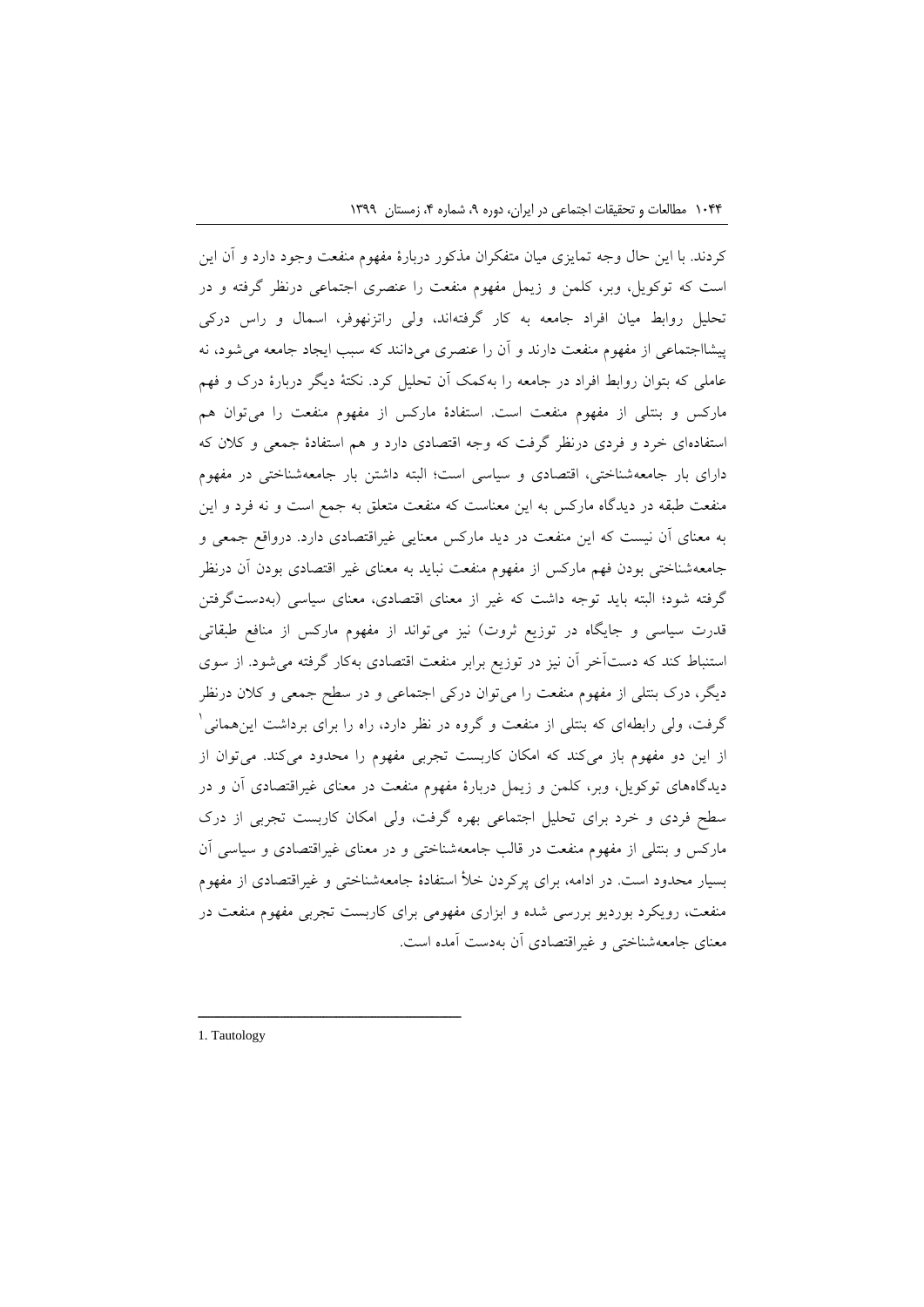| جدول ۱. تلخیص دیدگاههای جامعهشناسان دربارهٔ مفهوم منفعت |                  |                 |                            |              |
|---------------------------------------------------------|------------------|-----------------|----------------------------|--------------|
| امکان کاربست تجربی                                      | معناى استفادهشده |                 | مشخصهٔ اصلی                |              |
| در معنایی غیراقتصادی                                    | از منفعت در      | سطح تحليل       | استفاده از مفهوم           | نظريه پرداز  |
| و سیاسی                                                 | تحليل            |                 | منفعت                      |              |
| بلی                                                     | اقتصادي          | خرد و فردي      | منافع شخصي                 | آلکسی دو     |
|                                                         |                  |                 | بەدرستى درک شدە            | توكويل       |
| بلى                                                     | اقتصادي          | خرد و فردي      | كنشرهاى منفعتمحور          | ماكس وبر     |
| خير                                                     | ذاتى             | خرد و فردي      | محرک رفتار انسانی          | گوستاو       |
|                                                         |                  |                 |                            | راتزنهوفر    |
| خير                                                     | ذاتى             | خرد و فردي      | منفعت قطبنماي              | ألبيون اسمال |
|                                                         |                  |                 | كنش                        |              |
| خير                                                     | ذاتى             | خرد و فردي      | منفعت بهعنوان نيروى        | ادوارد       |
|                                                         |                  |                 | تاريخساز                   | السورث رأس   |
| بلى                                                     | اجتماعي          | خرد و فردي      | منفعت بهمثابه بنيان<br>كنش | جيمز كلمن    |
| بلى                                                     | اجتماعي          | خرد و فردي      | منافع و فرمهای             | گئورک زيمل   |
|                                                         |                  |                 | اجتماعي                    |              |
| خير                                                     | اقتصادی و سیاسی  | جمعي و<br>گروهي | منافع طبقاتي               | كارل ماركس   |
| خير                                                     | اجتماعي          | جمعي و          | منفعت و گروه               | أرتور بنتلى  |
|                                                         |                  | گروهي           |                            |              |

برساختی جامعهشناسانه از منفعت: با تأکید بر فهم بوردیویی از منفعت 9747

# **مفهوم بوردیویی از منفعت**

برای فهم منظور بوردیو از منفعت باید این مفهوم را در ارتباط با سایر مفاهیمی که منظومة فکری بوردیو را تشکیل میدهند، مدنظر قرار داد. شاید نتوان منفعت مدنظر بوردیو را فهمید، بدون آنکه مقصود او را از میدان عادتواره، سرمایهها، عامل، موضع و موضعگیری درک کرد. به نظر بوردیو، زندگی اجتماعی میدانهای متفاوتی دارد که هریک از آنها منفعت خاص خود را دارند که عامالن اجتماعی برحسب میزان و ترکیب سرمایههای خود موضعی را در این میدانها به خود اختصاص میدهند که مبنای تشکیل عادتوارهای است که بهدلیل تجربیات معینی در طول فرایند زندگی جهت یافته است. این عادتواره موضعگیری فرد را به منفعت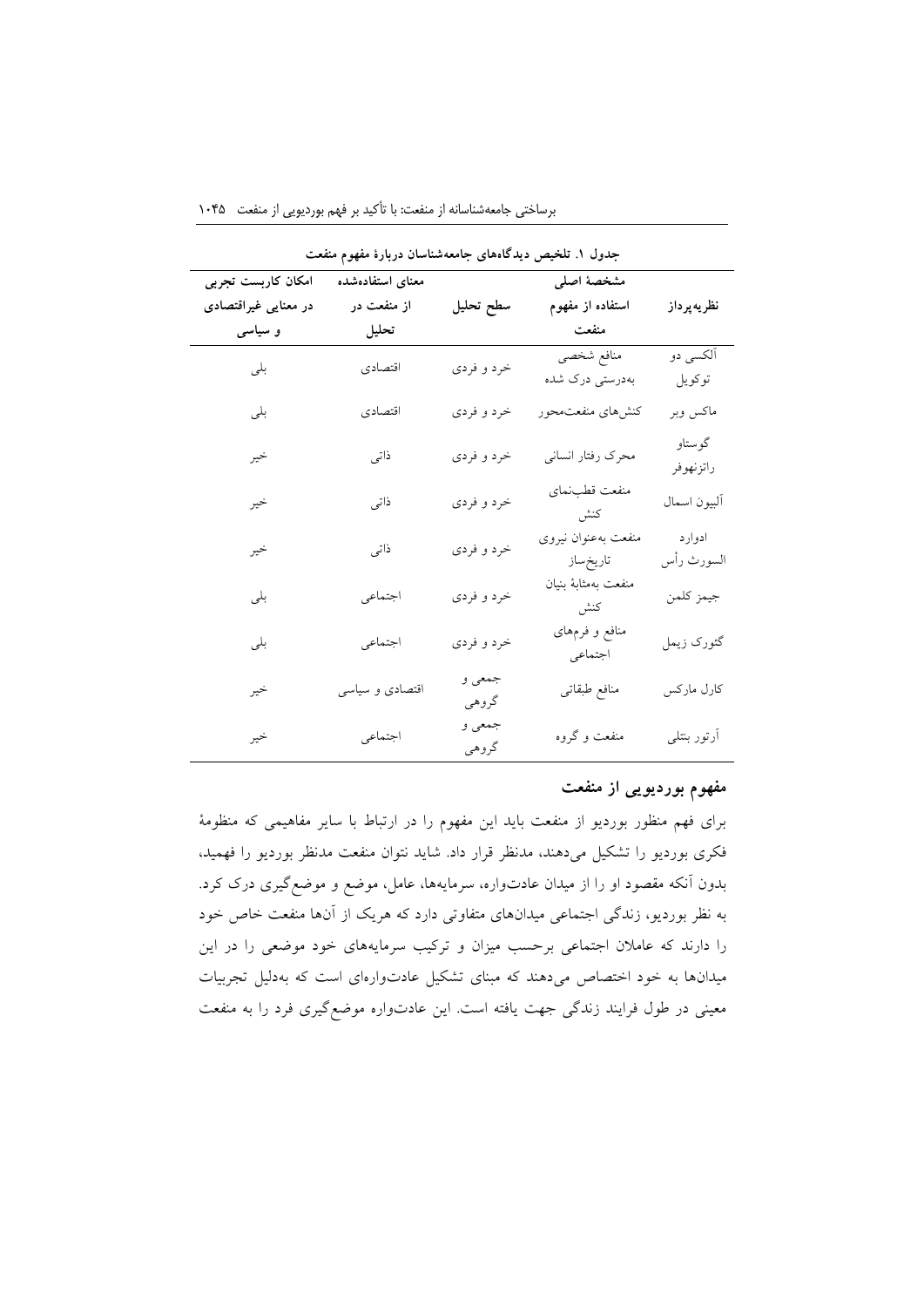درونمیدانی که در حال بازیکردن در آن است و قواعد خاص آن را پذیرفته است، مشخص می کند.

به عبارت دیگر میدانها عرصههای اجتماعی هستند که مبارزهها یا تکاپوها بر سر منابع و منافع معین در آنها صورت میگیرد. هر میدان بهدلیل محتوای تعریفکنندة خود، منطق متفاوت و ساختار ضرورت و مناسبات بدیهی انگاشتة متفاوتی دارد که هم محصول و هم تولیدکنندة ریختاری است که مختص و درخور آن میدان است. مفهوم میدان قائم به قواعدی است که بر آن حاکمیت دارند و قلمرو آن را تعیین میکنند. همچنین همة کنشگرانی که در این قلمرو به فعالیت میپردازند، بهتبع باید این قواعد را رعایت کنند. مکانیسم این تبعیت در جامعهپذیری کنشگران و درونیشدن قواعد در عادتوارههای آنها نهفته است. از این جهت همة کنشگرانی که در ذیل یک میدان اجتماعی خاص فعالیت میکنند، دستکم از نوعی عادتوارة مشترک، مانند هویت مشترک اعضای یک طبقه برخوردارند. مرز میدان وابسته به قلمرو و اعمال قواعد آن است، چنانکه همة کنشگرانی که در ذیل یک میدان به فعالیت میپردازند، تابع قواعد یا قانون اساسی آن میدان بهحساب میآیند. به عبارت دیگر، همة کنشگرانی که در ذیل یک میدان فعالیت میکنند، از نوعی سرمایه برخوردارند که بنا به مورد کمیت و کیفیت آن متفاوت است، اما آنچه حق ورود به میدان شمرده می شود، پذیرش قواعد خاص آن میدان است (بوردیو، ۱۳۸۴: ۲۰۴).

به نظر بوردیو منفعت همان چیزی است که عامل را برای شرکت در یک میدان هدایت میکند. براساس نظر بوردیو منفعت آنجا وجود دارد که عامل اجتماعی را به شرکت در بازی وادار میکند و با سرمایههای خود برای بهدستآوردن منفعت میدان، به رقابت با سایر عامالن اجتماعی میپردازد. درواقع منفعت سهم ایجاد میکند و از طریق این واقعیت است که ارزش پیگیری دارد. باید بازی را به رسمیت شناخت؛ زیرا به رسمیت شناختن سهم بهوجود میآورد. نقطة مقابل منفعت بیتفاوتی است. هر میدان منفعت خاص خود را دارد؛ حتی اگر بهصورت مبدل خود را بی تفاوت نشان دهد (همان: ۱۳۸۴). بوردیو از قرائت اقتصاددانان از منفعت به سبب غیر تاریخی بودن انتقاد میکند و بر این نظر است که منفعت از ثبات مردمشناسانه دور است و همچنین اقتصاددانان در این مسئله اشتباه میکنند که منفعت اقتصادی را امری میدانند که هرچیزی را هدایت میکند. همچنین معتقد است که تعمیم قوانین میدان اقتصادی به همة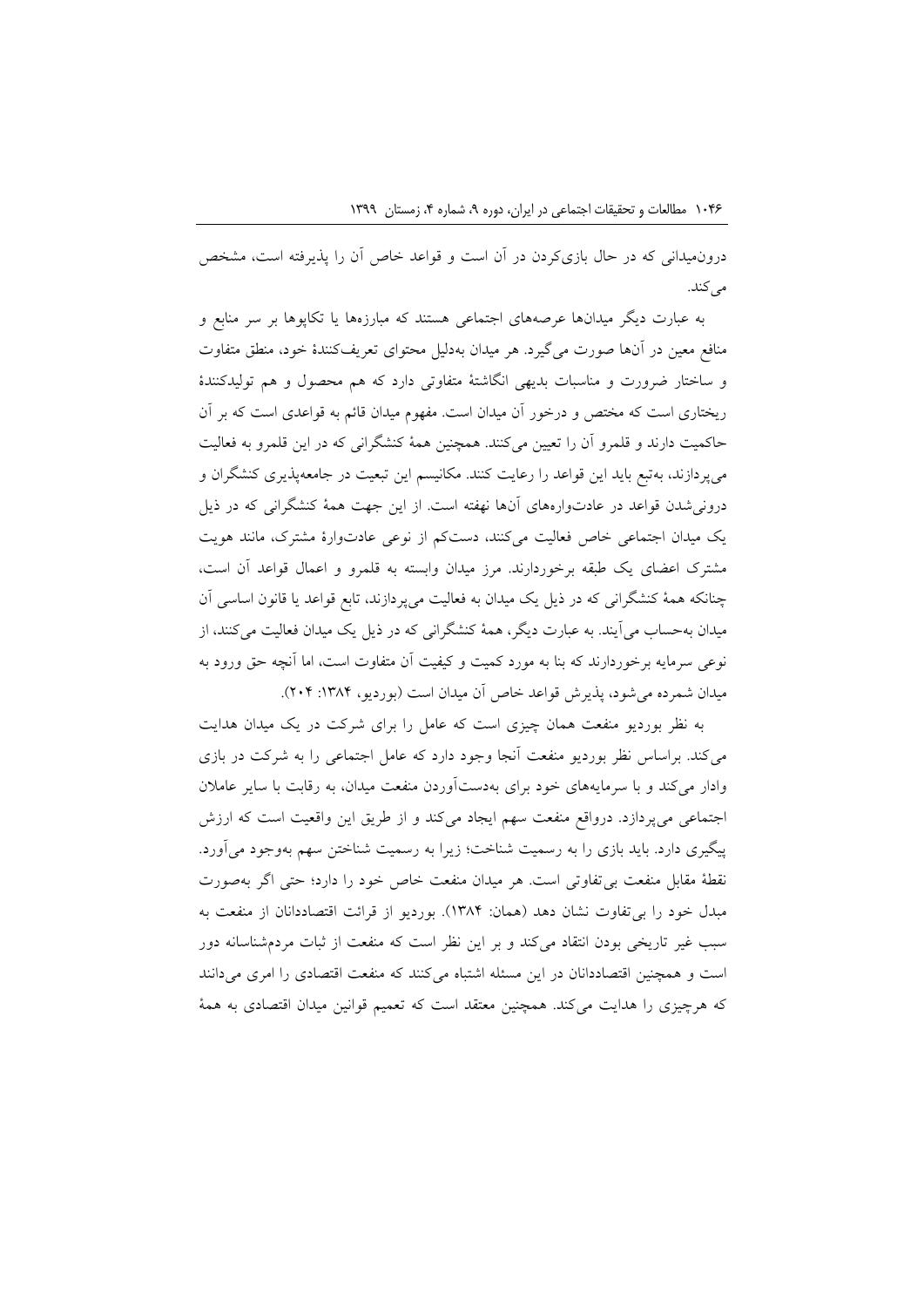1 میدانهای زندگی اجتماعی اشتباهی بزرگ است که بهنوعی اقتصادگرایی است. البته بوردیو از این امر نیز غافل نیست که منافع میدان اقتصادی در حال تسری به منافع سایر میدانهای جهان زندگی اجتماعی هستند و کرم محاسبهگری اقتصادی به درون این میدانها رسوخ کرده است  $(14.1)$ بوردیو: ۱۳۸۴).

بوردیو معتقد است که منفعت بیش از هرچیز بهعنوان یک ابزار گسست از نگرش افسون انگار و رازآلود به رفتارهای آدمی ظهور میکند. به نظر او جامعهشناسی بهعنوان یک اصل فرض میگیرد که در آنچه عامالن اجتماعی انجام میدهند دلیلی وجود دارد )نه بهمعنای سوژة آگاه گزینشگر، بلکه بهمعنای عقالیی یا توجیه عقالنی( که باید آن را یافت. دلیلی که براساس آن بتوان علت رفتار آنان را توجیه و رشتهای از فعالیتهای بهظاهر ناهماهنگ و دلخواه آنان را به رشتهای از فعالیتهای هماهنگ بدل کرد؛ بهگونهای که با اتکا به یک اصل واحد یا مجموعهای هماهنگ از اصول بتوان آن فعالیتها را درک کرد؛ یعنی جامعهشناسی فرض میکند که عاملان اجتماعی «کار مفت» انجام نمی دهند (بوردیو، ۱۹۹۸).

به نظر او عامالنی که برای نیل به اهداف مورد نظر مبارزه میکنند، ممکن است بهکمک همین اهداف تسخیرشده باشند. نسبت عامالن با اهداف مربوط، محاسبة آگاهانة سودمندی نیست که فایدهگرایی برای آن تمهید کرده است. عامالن میتوانند بهگونهای طبیعی و بیطمعانه، فعالیتهایی را انجام دهند که مطابق منافع آنهاست. بوردیو معتقد است که تکامل جوامع میل بهسوی آشکارکردن جهانهایی دارد که بوردیو آنها را میدان مینامد که قوانین خاص خود را دارند و مستقل اند. جهانهای اجتماعی (میدانها) یک قانون بنیادی دارند؛ یک نوموس که مستقل از نوموس دیگر جهانها (میدانها) است؛ یعنی کسانی را که در این میدان عمل میکنند و دستاوردهایی را که حاصل برد و باخت در این حوزهاند، براساس اصول و معیارهایی که به اصول و معیارهای دیگر میدانها کاهش نمییابند، ارزیابی میکنند. در اینجا بوردیو با اقتصادگرایی مواجه میشود که عبارت است از کاربست نوموس ویژة میدان یا جهان اقتصادی به تمامی میدانها یا جهانها. به نظر بوردیو امر فراموششده این است که خود میدان

1. Economism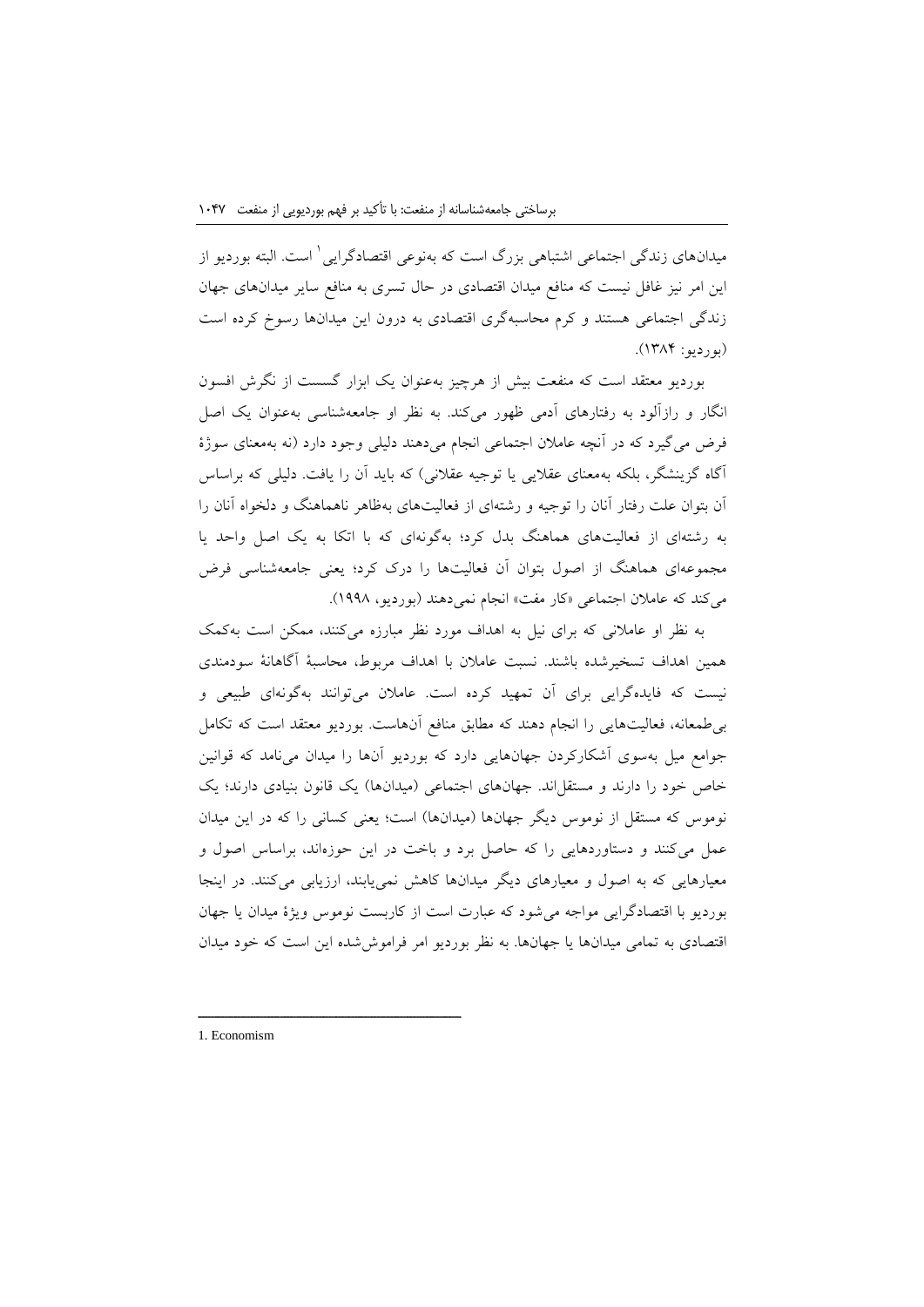اقتصادی نیز بهکمک فرایند متفاوتشدن و تمایزیافتن ایجاد شده است؛ مثالً رفتارسوداگرانة اقتصادی تشخص خود را در تقابل با رفتار فداکارانهٔ خانوادگی پیدا میکند (همان).

تئوری فرایند متفاوتشدن و مستقل شدن جهانهای اجتماعی (میدانها) که دارای قوانین بنیادین متفاوتاند، راه به انشقاق مفهوم منفعت میبرد؛ همانطور که اشکال متفاوت انرژی حیاتی (لیبیدو) وجود دارد، اقسام منفعت نیز موجود است و انواع متفاوت میدان نیز وجود دارد. هر میدان، با تولد خود، تولید نوعی منفعت میکند که از منظر میدان دیگر، ممکن است بی منفعتی و بی طمعی جلوه کند (همان). بوردیو همچنین دربارهٔ مفهوم منفعت از واژهٔ Iillusio استفاده میکند که عبارت است از: درگیرشدن در بازی، جذبشدن بهکمک بازی، بازی را شایستة شرکت در آن یافتن و درنتیجه به رسمیت شناختن بازی و دستاورد آن. به نظر وی اگر عادتوارة انسانهای پروردة میدانی و ساختارهایی را که در بازی موجود است، در ذهن نداشته باشید، جدال در میدان به چشم شما مسخره جلوه میکند، اما چنانچه ذهنی داشته باشید که مطابق با ساختارهای دنیایی که در آن بازی میکنید، ساختاربندی شده باشد، همهچیز در نظر شما بدیهی جلوه میکند و حتی پرسش از اینکه آیا بازی ارزش واردشدن به آن را دارد یا نه، مطرح نمیشود. این بدیهی جلوهکردن بازی نتیجة ترکیب انتولوژیک میان ساختارهای فکری و ساختارهای عینی فضای اجتماعی است )همان(. وی همچنین بیان میکند که هر میدان اجتماعی، اعم از میدان علمی، میدان هنری، میدان دیوانساالری یا میدان سیاسی، به این گرایش دارد که با افراد داخل آن، رابطهای از جنس Iillusio برقرار کنند. آنها میتوانند بهدنبال واژگونکردن روابط درون میدان قدرت برآیند، اما با همین واژگونی، درواقع دستاوردهای بازی را به رسمیت میشناسند و از اینرو بیتفاوت نیستند. گرایش به ایجاد انقالب در یک میدان اجتماعی، موافقت با همان چیزی است که بهطور تلویحی از طرف میدان توقع میرود؛ یعنی موافقت با اینکه مهم است کسی در میدان مذکور بازی میکند و این امر بهقدری اهمیت دارد که ارزش انقلابکردن در آن را دارد (همان). بوردیو بر این نظر است که برای ساختن الگوی فضای اجتماعی یا همان میدانها باید انواع مختلف سرمایه که چگونگی توزیع آن تعیینکنندة ساختار فضای اجتماعی است، بررسی شود. درواقع بوردیو معتقد است که میتوان فضاهای اجتماعی را با تعیین اصول تفاوتگذاری یا انواع سرمایههای اجتماعی موجود در آنها و تعیین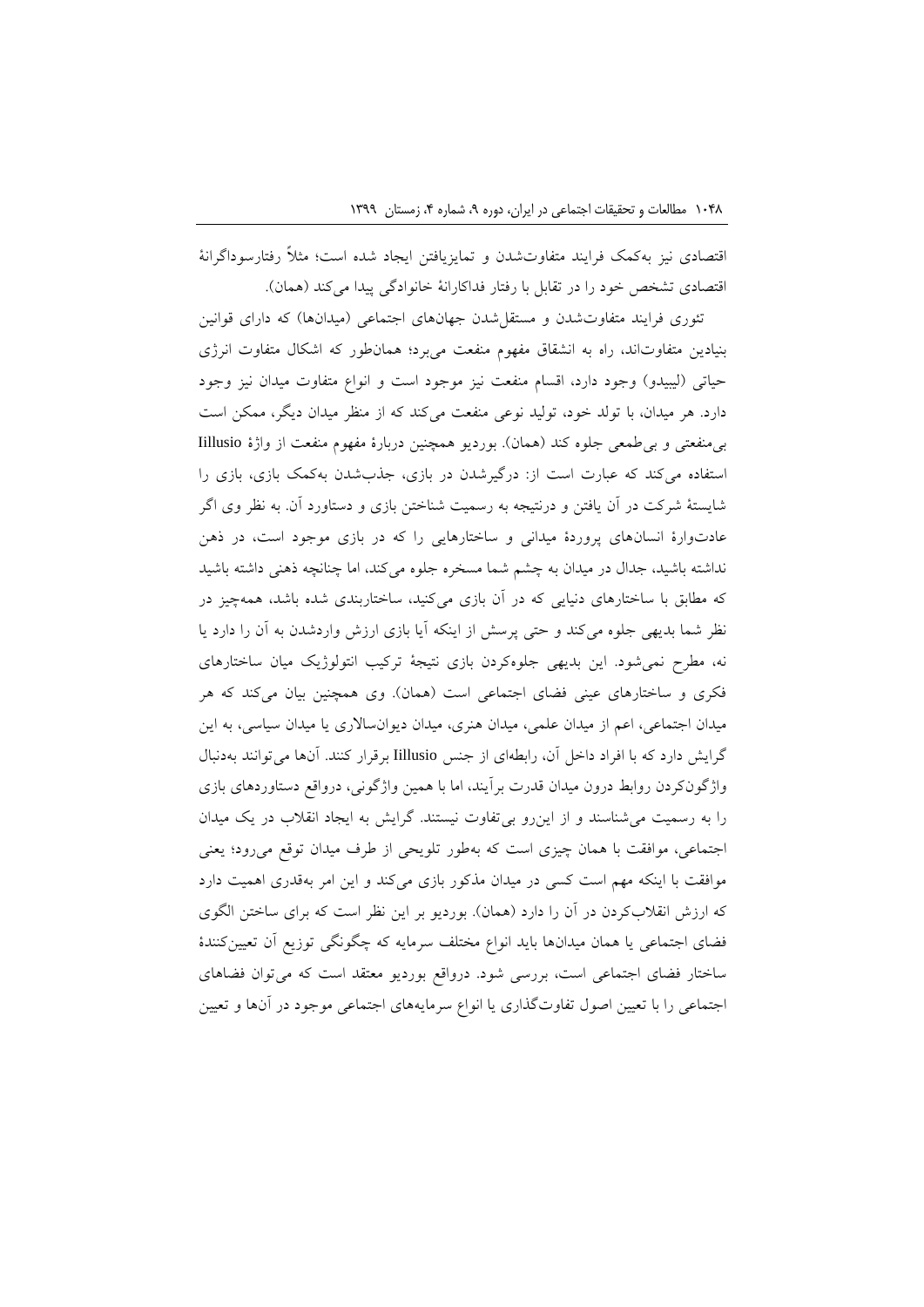چگونگی توزیع و وزن نسبی هریک از این سرمایهها تشخیص داد و تحلیل کرد همانگونه که پیش از این بیان شد، این میدانها یا فضاهای اجتماعی منفعت خاص خود را دارند که عامالن اجتماعی با عادتوارة خاص خود برای نیل به آن تالش میکنند، اما این عامالن اجتماعی برحسب عادتوارههای خود که ناشی از حجم و ترکیب اصول تفاوت گذار یا همان سرمایههای آنهاست، موضع مشخصی در این میدان دارند و بهدلیل وجود این موضع معین، موضعگیری مشخصی نیز به منفعت میدانی دارند که در آن در حال بازی هستند. اگر طرح شماتیکی از این منظومة فکری که بوردیو با بررسیهای تجربی خود در کشورهای پیشرفته مانند ژاپن و فرانسه به کار گرفته است (به خاطر جنس سرمایهها مندرج در آنها) ارائه شود، بهصورت زیر خواهد بود:



**شکل .1 مدل نظری پژوهش**

مدل نظری شکل 1 پس از خوانش آثار بوردیو و تعمق بر شیوة استداللآوری وی در موضوعات مختلف استخراج شده است.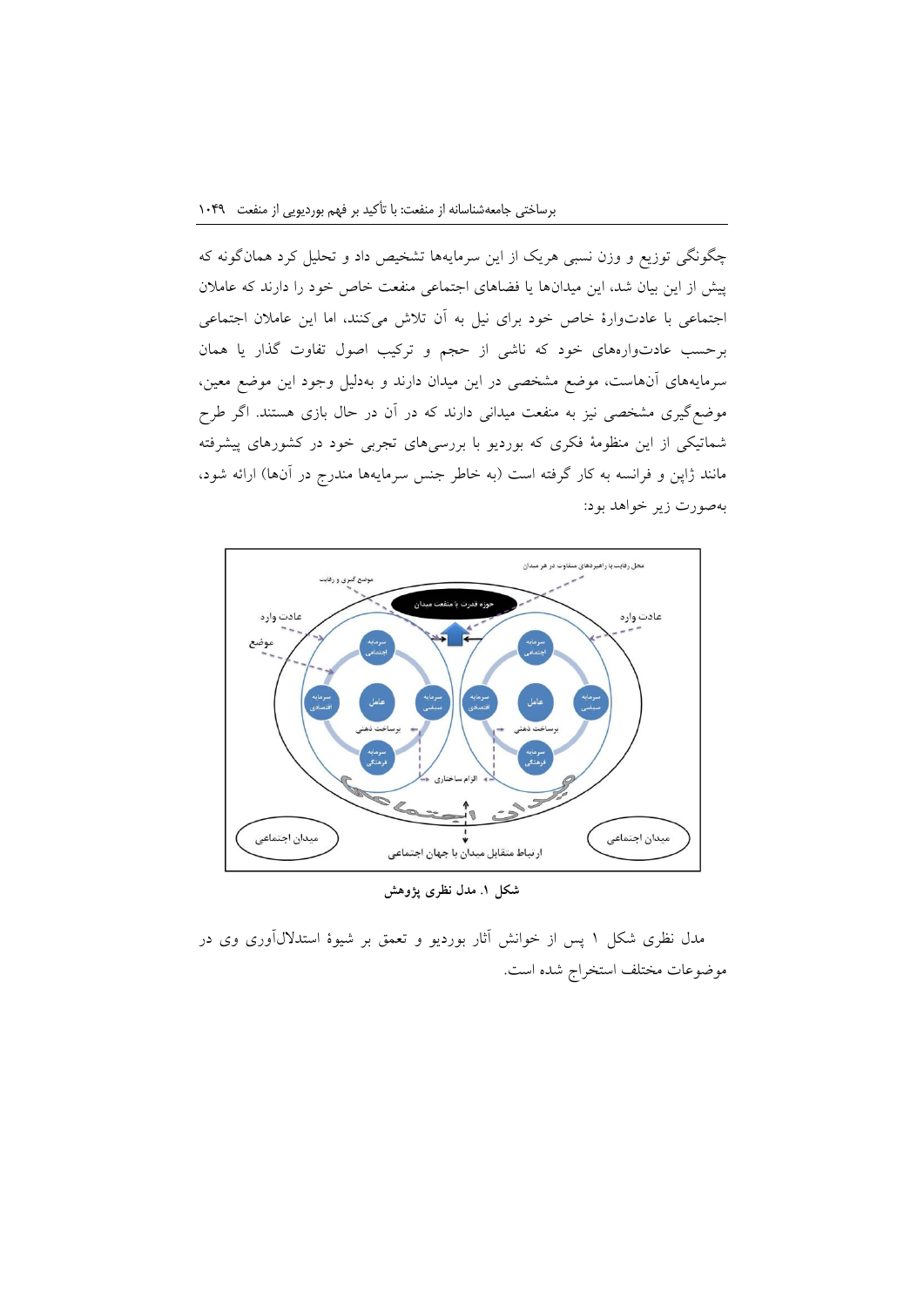## **بحث و نتیجهگیری**

امروزه اولین و تنها معنیای که پس از شنیدن واژة منفعت به ذهن متبادر میشود، معنای اقتصادی آن است؛ غافل از اینکه این مفهوم انعطاف و پتانسیل بهکارگیری در قالبها و معناهایی غیر از قالب و معنای اقتصادی را دارد. با وجود اینکه پتانسیل تبیینکنندگی مفهوم منفعت در معنای جامعهشناختی آن انکارناپذیر است، بهدلیل نبود بنیادهای نظری مدون برای کاربست تجربی در قالب جامعهشناسانة آن، در عرصة علوم اجتماعی نیز از مفهوم منفعت به همان معنای اقتصادی و گاهی سیاسی (به معنای قدرت) بهره گرفته می شود. آنگونه که بیان شد توکویل، وبر، راتزنهوفر، اسمال، راس، زیمل و کلمن منفعت را در قالب خرد و فردی آن بهکار گرفتهاند. با این حال وجه تمایزی نیز میان متفکران مذکور دربارة مفهوم منفعت وجود دارد و آن این است که توکویل، وبر، کلمن و زیمل مفهوم منفعت را عنصری اجتماعی میدانند و در تحلیل روابط میان افراد جامعه از آن استفاده کردهاند، اما راتزنهوفر، اسمال و راس درکی پیشااجتماعی از مفهوم منفعت دارند و آن را عنصری میدانند که سبب تشکیل جامعه میشود، نه عاملی که بتوان روابط میان افراد در جامعه را بهکمک آن تحلیل کرد. نتایج این پژوهش حاکی از آن است که متفکرانی مانند مارکس، بنتلی و بوردیو منفعت را در قالب جمعی و گروهی آن بهکار گرفتهاند. با وجود این، با نگاهی عمیقتر به آثار و کاربرد تجربی دیدگاههای متفکران فوق دربارة مفهوم منفعت شاید بتوان گفت که نگاه جامعهشناسانة مارکس به مفهوم منفعت در قالب منافع طبقاتی هرچند دارای بار جامعهشناسانه است و منفعت را مختص به فرد نمیداند، باز معنای اقتصادی از منفعت را برای گروهی از افراد همرده در نظر دارد و بهنوعی راه را برای تفکر و تأمل دربارة سایر اشکال متنوع و غیراقتصادی منفعت میبندد. دیدگاه بنتلی نیز با یکیکردن منفعت و گروه راه به اینهمانی تبیینها میبرد و به همین دلیل امکان کاربست تجربی و آزمونپذیری آن محدود میشود. با وجود این بهنظر میرسد رویکرد نظری و روشی بوردیو به مفهوم منفعت دریچة امکانها را بهسوی نگاه غیراقتصادی به مفهوم منفعت در قالب جامعهشناسی و با معنایی غیراقتصادی باز میکند. دلیلی که میتوان برای این مدعا بیان کرد، بهرهگیری تجربی بوردیو از مفهوم منفعت در میدان دانشگاهی، میدان هنر و... است. بوردیو در تحلیلهایش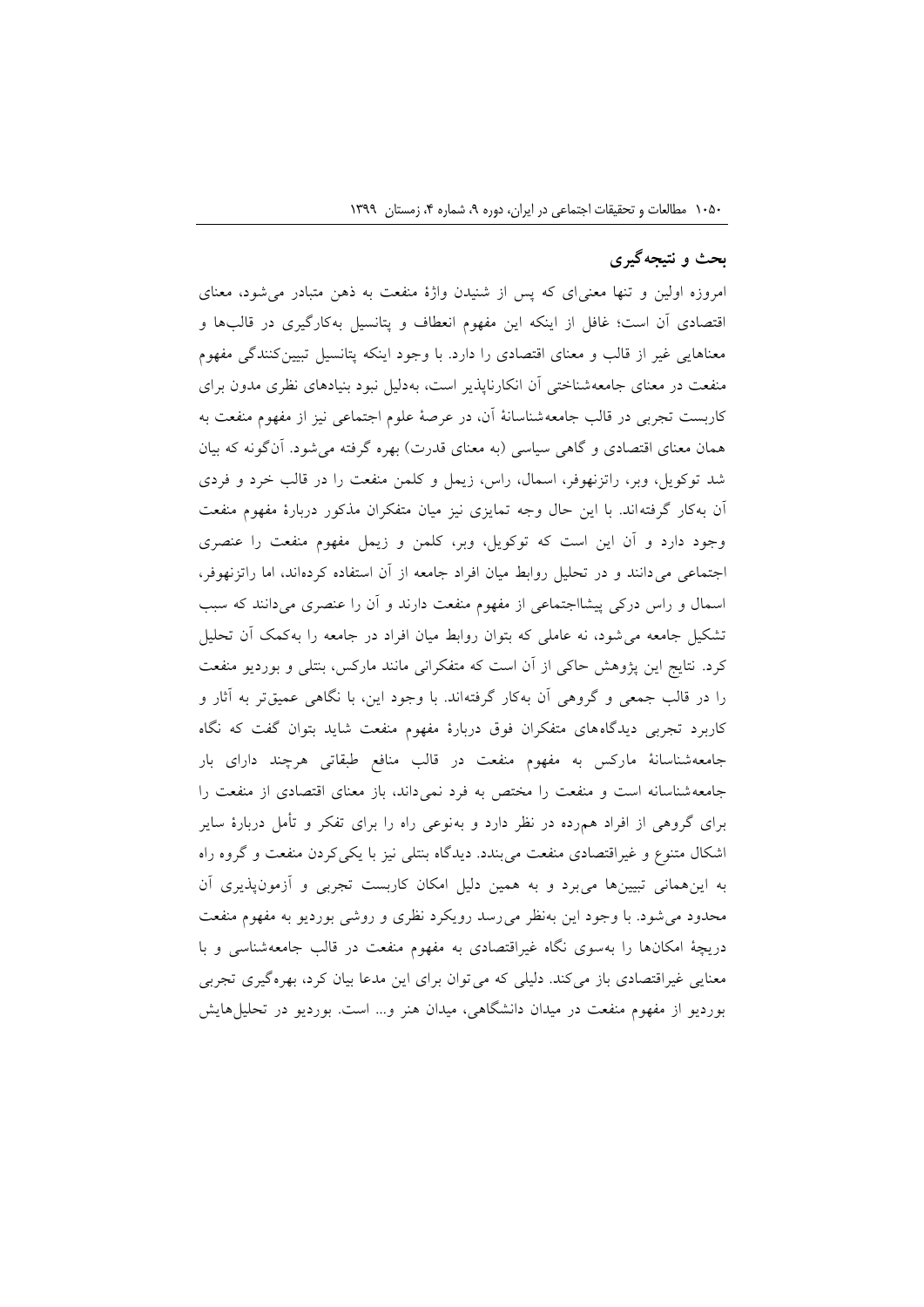نشان میدهد، میدانهای دانشگاهی، هنر و غیره منافعی دارند که لزوماً منافع اقتصادی نیستند و قواعدی غیر از قواعد دنیای اقتصاد بر آنها حکمروایی میکند. فرایند تفکیکشدن جهانهای اجتماعی که هریک منفعت یا حوزة قدرت خود را دارد، نیازمند این است که پژوهشگران اجتماعی با مجهزشدن به ابزاری مفهومی و نظری به کشف منفعت، روابط میان بازیگران میدان و قواعد درونی این میدانهای اجتماعی بپردازند. این ابزار مفهومی عالوه بر اینکه با واقعیت اجتماعی تطابق بیشتری دارد، برخالف مفهوم مارکس از منفعت، تنها به معنای اقتصادی و سیاسی محدود نمیشود و میتواند منافعی از جنس غیراقتصادی را که بر زندگی انسانها حاکم هستند، کشف کند و روابط افراد را با این انواع منفعت غیراقتصادی بسنجد. عالوهبر موارد فوق مزیت درک بنتلی از منفعت، این است که از نقص این همانگویی مبراست و منفعت را معادل میدان نگرفته است و بیان میکند که منفعت مختص میدان است نه خود میدان؛ از اینرو در مقایسه با سایر نظریهپردازان سطح خرد از این مزیت برخوردار است که علاوهبر سطح خرد (در سطح میدان خانواده و گروه دوستی و...) از قابلیت اعمال در سطح کالن و جمعی نیز برخوردار است. با این تفاسیر به نظر نگارنده کاربرد جامعهشناسانة بوردیو از مفهوم منفعت میتواند ابزار مناسبی برای درک جهان اجتماعی از سوی پژوهشگران علوم اجتماعی باشد.